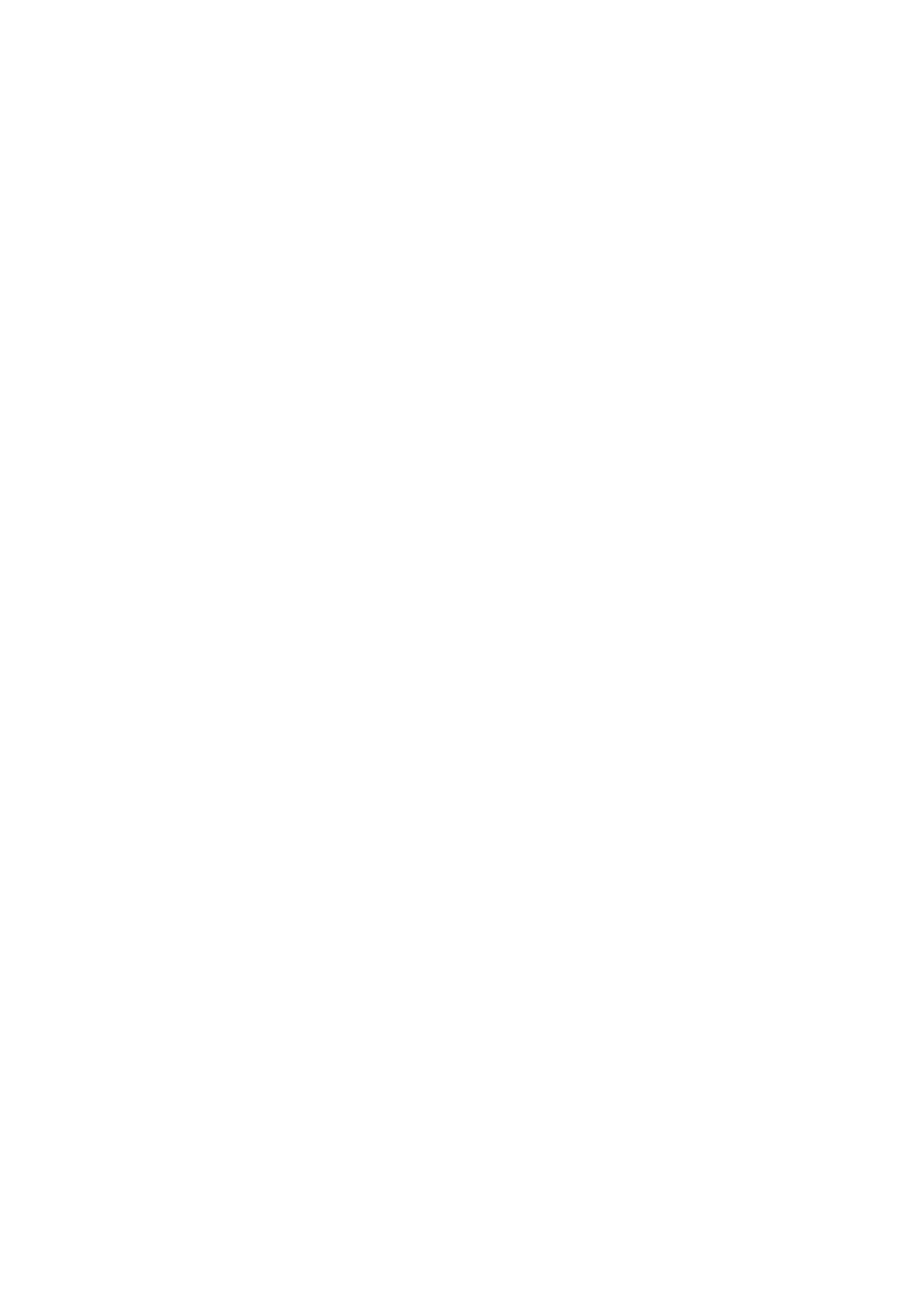#### Stump treatment against Heterobasidion root rot in practical forestry - How well does it work?

Anna Nilsson

| Supervisor:      | Jonas Rönnberg, SLU, Southern Swedish Forest Research Centre |
|------------------|--------------------------------------------------------------|
| <b>Examiner:</b> | Emma Holmström, SLU, Southern Swedish Forest Research Centre |

| Credits:                               | 30 credits                                                                        |
|----------------------------------------|-----------------------------------------------------------------------------------|
| Level:                                 | Advanced level A2E                                                                |
| Course title:                          | Master's thesis in Forest Management                                              |
| Course code:                           | EX0766                                                                            |
| Programme/education:                   | SY001 Jägmästarprogrammet                                                         |
| <b>Course coordinating department:</b> | Southern Swedish Forest Research Centre                                           |
| Place of publication:                  | Alnarp                                                                            |
| Year of publication:                   | 2020                                                                              |
| Cover picture:                         | Wiebke Schultz                                                                    |
| <b>Online publication:</b>             | https://stud.epsilon.slu.se                                                       |
| Keywords:                              | Heterobasidion, Phlebiopsis gigantea, stump treatment<br>efficacy, Rotstop® S Gel |

**Swedish University of Agricultural Sciences** Faculty of Forest Sciences Department of Southern Sweden Forest Research Centre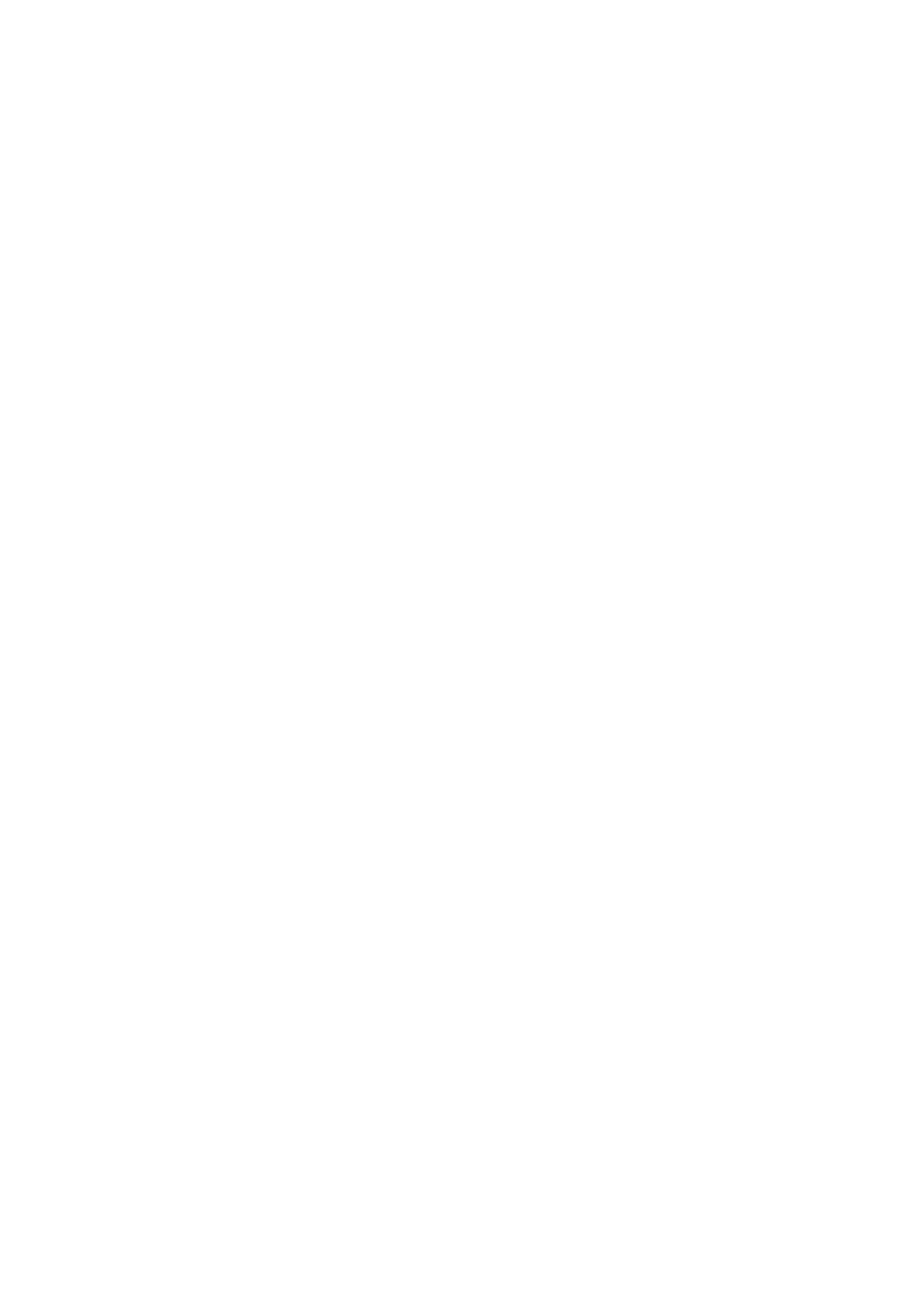## **Abstract**

The effect of *Phlebiopsis gigantea* on root and butt rot causing fungus *Heterobasidion* spp. was investigated in fifteen stands of Norway spruce (*Picea abies*) in southern Sweden. The stumps were mechanically treated immediately after felling and only stumps with no sign of decay were sampled for the study. A pictorial sampling of 396 stumps was conducted one to six hours after felling to analyze the treatment coverage. Six to seven weeks later, discs of the photographed stumps were cut and analyzed for the presence of *Heterobasidion*. The effect of *P. gigantea* on *Heterobasidion* was calculated using four measurements: treatment coverage of Rotstop®S Gel, relative infected area, number of *Heterobasidion* colonies per disc and infection frequency (proportion of infected stumps). Overall, treatment with Rotstop®S Gel did not protect against spore infection. Larger stumps were more susceptible and suffered from more severe infections, regarding size and number of *Heterobasidion* colonies. However, the relative infected area decreased with an increasing coverage of *P. gigantea*, highlighting the importance of having a 100% treatment coverage on all stumps. By contrast, treatment coverage failed to reach minimum coverage (85-95%), commonly required by stakeholders, on a large proportion of the stumps, pointing to the need of improving the technology calibration. Further studies on stump treatment against root and butt rot in practice are necessary, as the results from this study are inferior to earlier studies with controlled measurements.

Keywords: *Heterobasidion, Phlebiopsis gigantea*, stump treatment efficacy, Rotstop®S Gel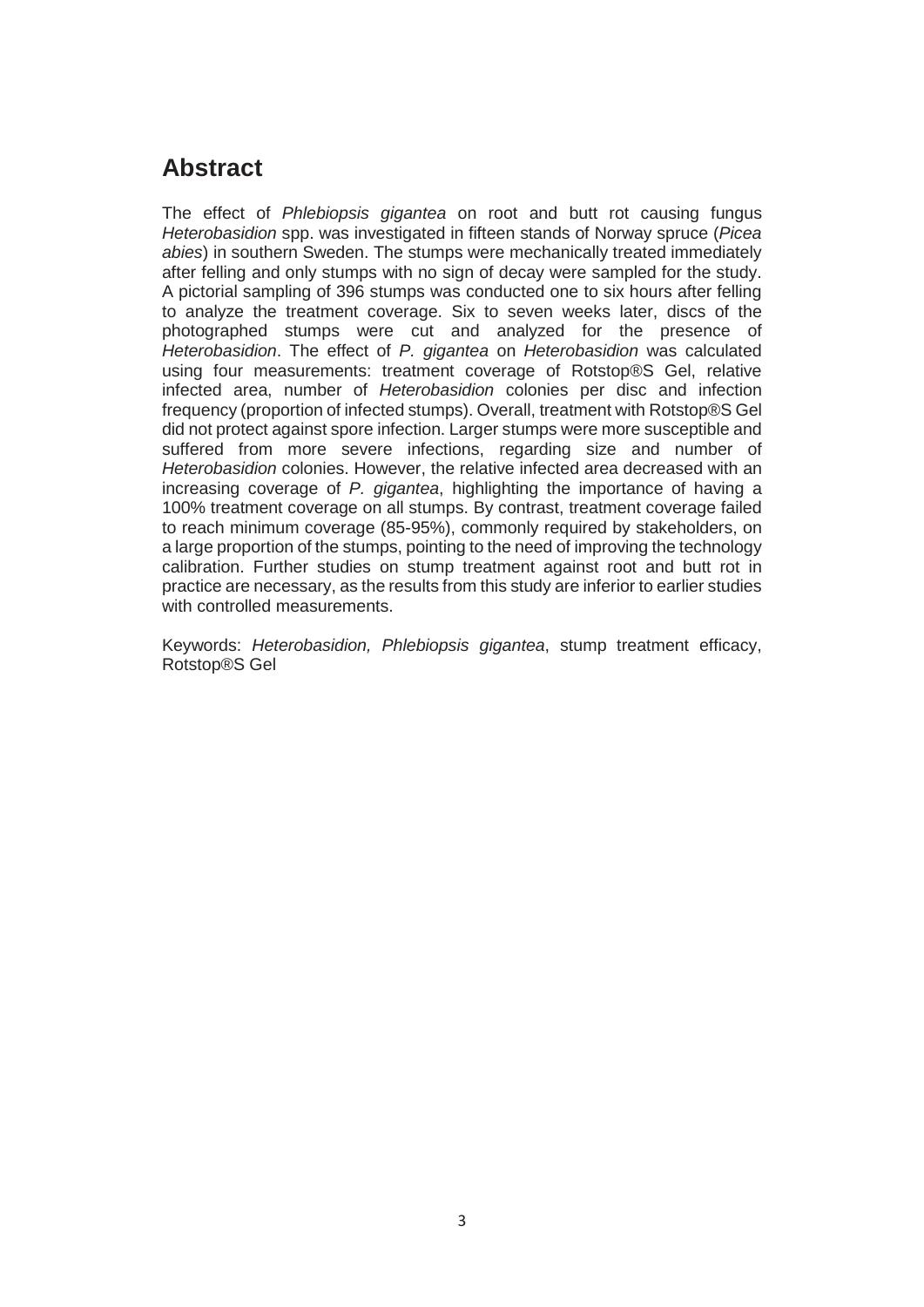## **Sammanfattning**

Effekten av *Phlebiopsis gigantea* på rotrötesvampen *Heterobasidion* spp. undersöktes i femton granbestånd (*Picea abies*) i södra Sverige. Stubbarna behandlades mekaniskt omedelbart efter fällning och endast friska stubbar utan tecken på röta valdes ut för studien. En bildsamling av 396 stubbar utfördes en till sex timmar efter fällning för att analysera täckningsgraden av behandlingen. Sex till sju veckor senare kapades diskar från de tidigare fotograferade stubbarna för att analysera förekomsten av *Heterobasidion.* Effekten av *P. gigantea* på *Heterobasidion* beräknades m.h.a. fyra mått: täckningsgraden av Rotstop®S Gel, den relativa infekterade arean, antal kolonier av *Heterobasidion* per disk och infektionsfrekvensen (proportionen av infekterade stubbar). Resultaten visade att Rotstop®S Gel inte skyddade mot sporinfektioner. Större stubbar hade högre infektionsbenägenhet och led av svårare infektioner, gällande storlek och antal kolonier av *Heterobasidion*. Däremot minskade den relativa infekterade arean med en ökande täckningsgrad av *P. gigantea,* vilket påvisar vikten av att behandla alla stubbar med 100% täckningsgrad. Däremot uppnådde endast liten andel av stubbarna minimumkraven (85–95%), som ofta är begärda av skogsföretagen, vilket pekar på att kalibrering av teknologin behöver förbättras. Fler studier på rot- och stubbröta i praktiken är nödvändiga, eftersom resultaten från denna studie är sämre än tidigare studier med kontrollerade mått.

Nyckelord: *Heterobasidion, Phlebiopsis gigantea*, Stubbehandling, Rotstop®S Gel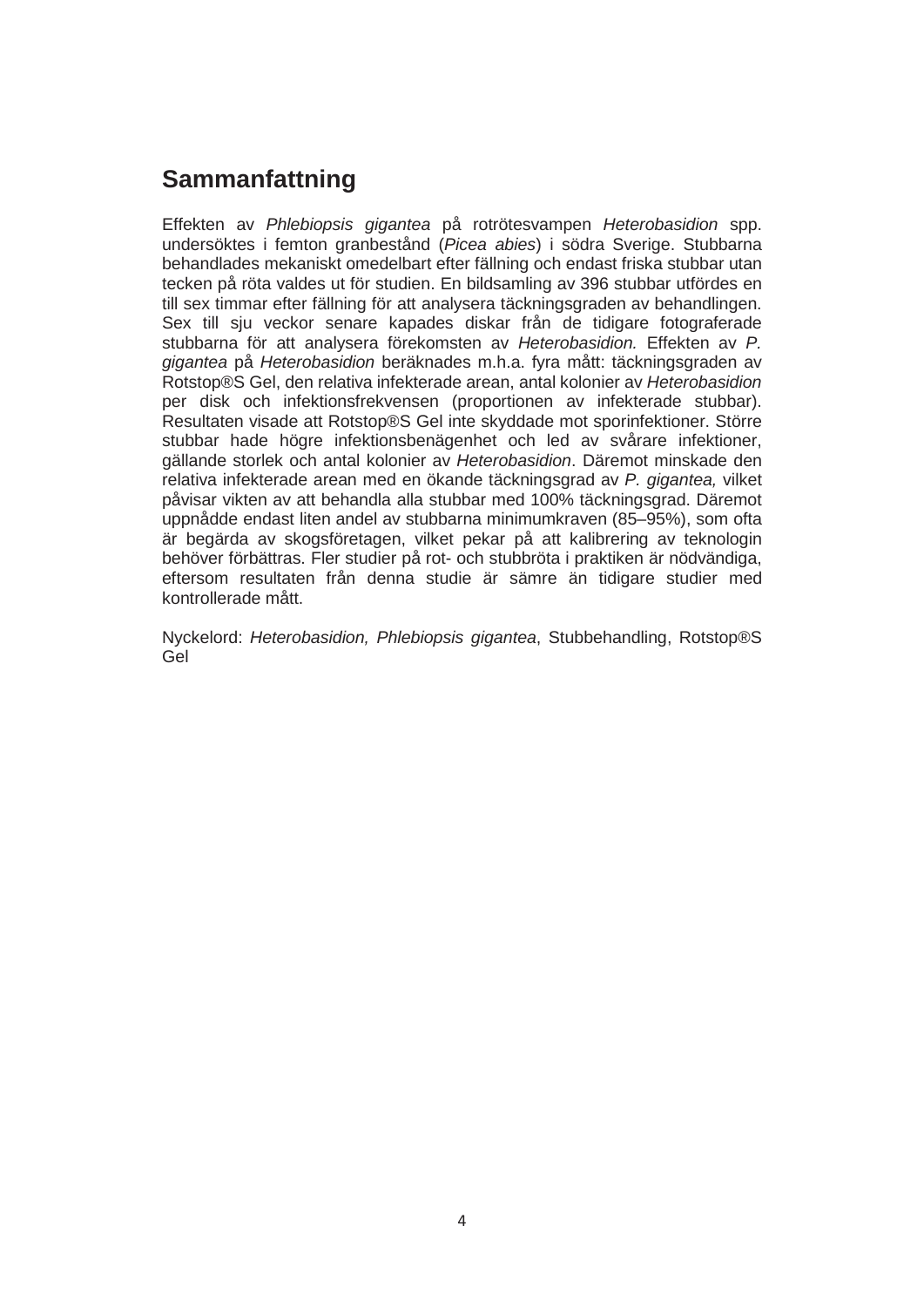# Table of contents

| 1            | <b>Introduction</b>                             | 6       |
|--------------|-------------------------------------------------|---------|
| $\mathbf{2}$ | <b>Material and method</b>                      | 7       |
| 2.1          | Study sites and experimental designs            |         |
| 2.2          | Sampling and laboratory analysis                | 9       |
| 2.3          | Calculations and statistics                     | 10      |
| 3            | <b>Results</b>                                  | $12 \,$ |
| 3.1          | Probability of infection and treatment coverage | 13      |
| 3.2          | Probability of infection and stump size         | 15      |
| 3.3          | Additional observations                         | 15      |
| 4            | <b>Discussion</b>                               | 16      |
| 5            | <b>Practical implications</b>                   | 20      |
|              | <b>References</b>                               | 22      |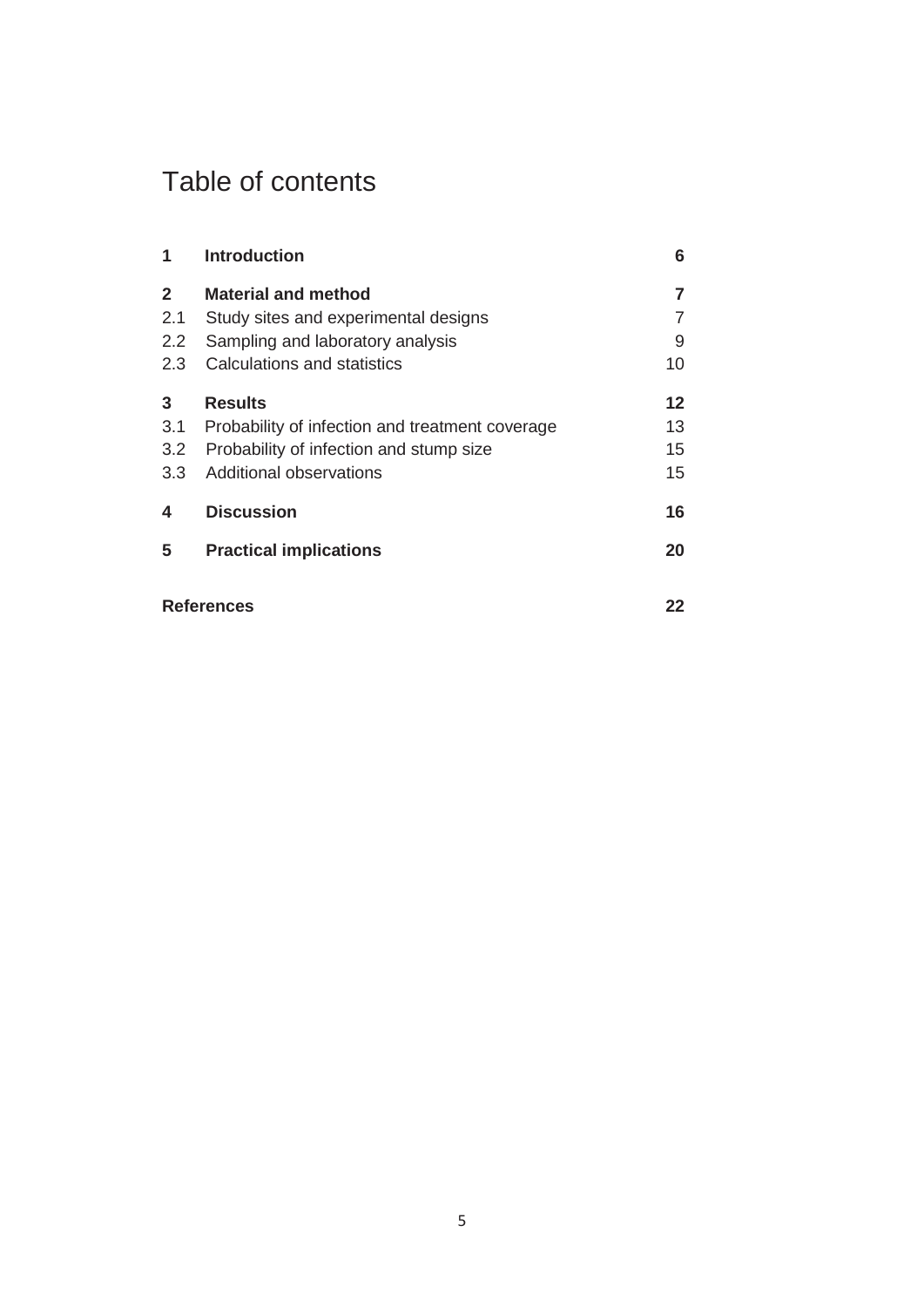## **1. Introduction**

Swedish forestry is highly dependent on vital Norway spruce (*Picea abies*) trees, representing 41% of the tree composition in Sweden [\(https://www.skogssverige.se/gran\)](https://www.skogssverige.se/gran). Science and technology are incessantly working to find and improve methods optimizing economic return. This include treatments to combat root and butt rot on Norway spruce, caused by *Heterobasidion parviporum* Niemelä and Korhonen and *Heterobasidion annosum* (Fr.) Bref. s.s., in this study referred to as *Heterobasidion*. Approximately 14% of Norway spruce trees are infected by *Heterobasidion* (Thor et al., 2005), causing an annual economic loss estimated to €0,5-1 billion in Scandinavia (Bendz-Hellgren and Stenlid, 1995; Bendz-Hellgren et al., 1998). At temperatures above 0°C, airborne basidiospores of *Heterobasidion* disperse and germinate fresh wounds and freshly cut stumps of Norway spruce (Rishbeth, 1951a; Isomäki and Kallio 1974). Secondary infections on healthy trees occur when fungal mycelia spread from infected stumps through interconnected roots (Rishbeth, 1951; Stenlid and Redfern, 1998), over time causing reduced growth and wood decay, leading to an increased risk of windthrow (Garbelotto and Gonthier, 2013).

*Phlebiopsis gigantea* (Fr.) Jül, the active component of the treatment agent Rotstop®, have proven to be an effective competitor against *Heterobasidion* on freshly cut stumps (Rishbeth 1963; Thor et al., 2005). However, this considers uninfected stumps as *P. gigantea* might not be able to compete with *Heterobasidion* if it already has established in the stump (Korhonen et al., 1994).

In Sweden, approximately 35'000 ha of commercially thinned forests are treated with Rotstop® (Thor, 2003). The original formula was developed in 1991, with *P. gigantea* oidiospores deriving from Finland (Korhonen et al., 1994). However, in 2004 Verdera Oy launched a new biocontrol, Rotstop®S Gel, containing Swedish isolates of *P. gigantea*, proven to be more effective as stump treatment against *Heterobasidion* infections in Sweden (Berglund and Rönnberg, 2005). Today, Rotstop®S Gel is the nrimary biocontrol commercially utilized in Sweden primary biocontrol commercially utilized in Sweden [\(https://www.interagroskog.se/rotroeta-rotstop/\)](https://www.interagroskog.se/rotroeta-rotstop/).

*P. gigantea* is highly sensitive to temperatures above 40°C and requires attentive management to sustain vital. Thus, the manufacturer's instructions must be strictly followed in order to obtain full effect of the treatment, e.g. storing the solution in the fridge after reception from the distributor, or utilizing pre-mixed solutions within 36 hours [\(https://www.interagroskog.se/rotroeta-rotstop/\)](https://www.interagroskog.se/rotroeta-rotstop/).

Skepticism towards treatment efficacy have been emphasized by forest entrepreneurs. This partly derives from the additional work and perception of unpaid time managing Rotstop®S Gel which, depending on latitude, is utilized 4-8 months of the year in accordance with the manufacturer's guidelines [\(https://www.interagroskog.se/rotroeta-rotstop/\)](https://www.interagroskog.se/rotroeta-rotstop/) to apply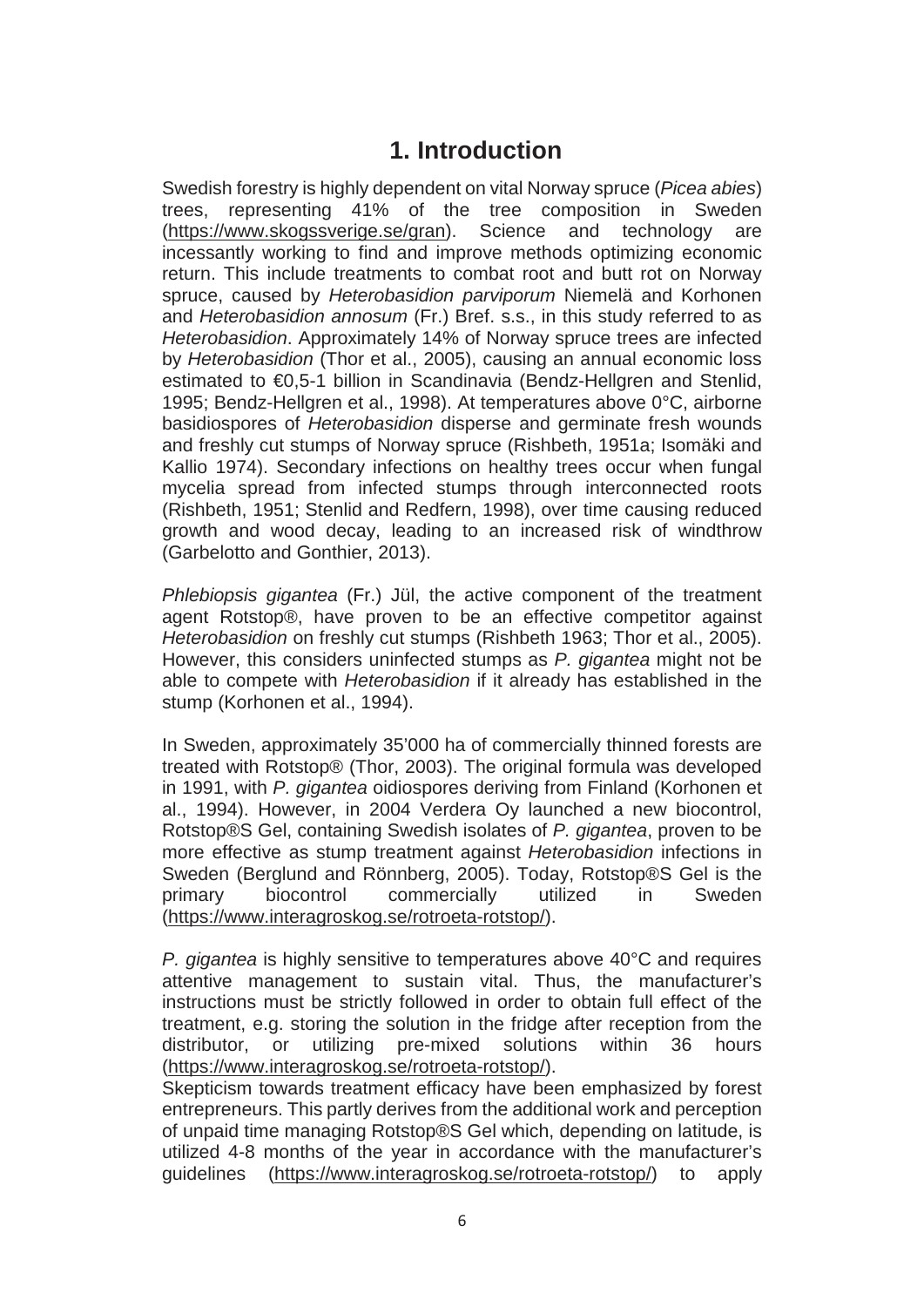treatment when average temperature exceeds +5°C (Bendz-Hellgren et al., 1998).

What seems to be lacking is a comprehensive study on the true efficacy from using stump treatment in regular forest operations considering the normal problems one may encounter during such operations; e.g. product handling (from its delivery to its actual application on stumps), issues with technical aspects in the machinery causing a faulty mixture of the agent, too high pressure in the hydraulic system killing *P. gigantea* spores, dilution of the substance on the stump due to heavy rainfall after felling, or just simple ignorance and purposely avoiding adding the agent to newly created stumps.

The purpose of this study was to investigate the correlation between the level of treatment coverage and infection frequency, number of *Heterobasidion* colonies and relative infected area on stumps. The intention was to investigate and audit a large number of forest stands that had been recently thinned and putatively treated with Rotstop®S Gel to provide "proof-of-concept" from a practical perspective.

Our hypothesis is that stump treatment is not performed properly, but when properly performed it has a significant effect on reducing and protecting stumps from infections by *Heterobasidion*.

The results are hence aimed to provide concrete evidence of treatment efficacy to mitigate the concerns of stakeholders, encourage continuous use of stump treatment in practice and consequently promote sustainable forestry in Sweden.

## **2. Material and method**

#### **2.1 Study sites and experimental designs**

This experiment was established in 15 Norway spruce commercially thinned sites across southern Sweden (Fig. 1), between Sep-Oct 2017 and May-Aug 2018 (Tab. 1). Each stand was thinned by a single grip harvester in locations where infections from *Heterobasidion* are endemic. All stumps were immediately treated with a suspension of *P. gigantea*  oidiospores at felling by an integrated system for dispersing Rotstop®S Gel in the harvester heads. On each site, 24-30 stumps were randomly selected for pictorial and wooden sampling to identify the presence of *P. gigantea*.

The presence of *P. gigantea* would evidence whether Rotstop®S Gel was added in the pre-mixed solution, containing a blue dye, water and Rotstop®S Gel, as suspicions have been stressed on machine drivers only adding blue dye to the solution, creating a visual deception. Findings of vital *P. gigantea* would certify whether Rotstop®S Gel was managed correctly before treatment application.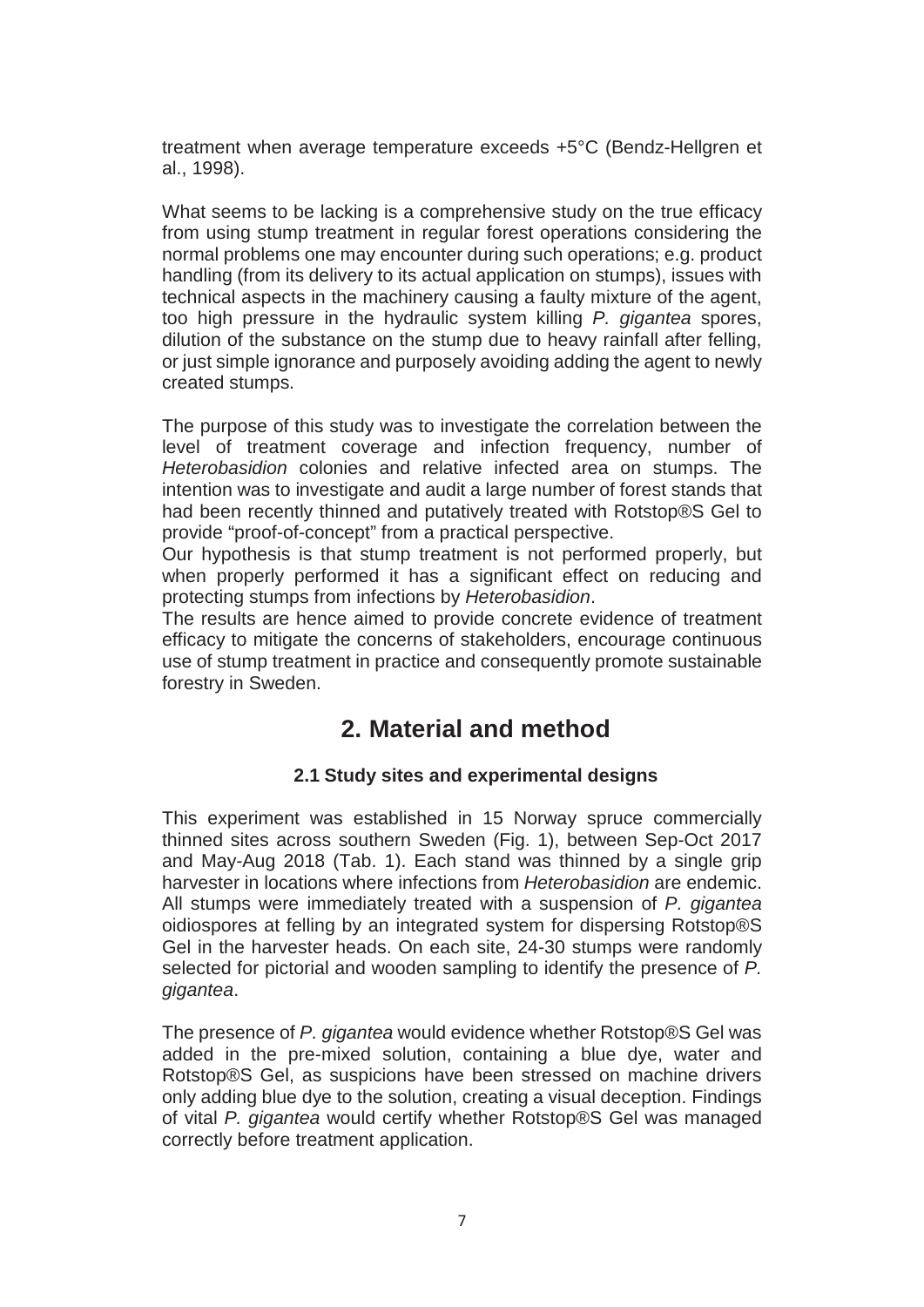Stumps with any sign of decay was discarded. Six to seven weeks after treatment, discs of the previously marked stumps were collected to analyze the presence *Heterobasidion.* No data was collected on previous land use, stump height, spore abundance or climate conditions.



*Fig. 1.* Study site locations

|  | Table 1. Name, location, and date of disc collection of the study sites. |  |  |  |  |      |  |
|--|--------------------------------------------------------------------------|--|--|--|--|------|--|
|  |                                                                          |  |  |  |  | Diec |  |

| <b>Site</b> | Name of area    | Latitude  | Longitude | טכוש<br>collection |
|-------------|-----------------|-----------|-----------|--------------------|
| 1           | Segelsbo        | 56.995408 | 13.160695 | 2017-11-15         |
| 2           | Örkelljunga     | 56.280233 | 13.404425 | 2017-11-22         |
| 3           | Hemsjö          | 56.336516 | 14.690919 | 2017-11-23         |
| 4           | Lyngsåsa        | 56.879983 | 14.343667 | 2017-11-28         |
| 5           | Toarp           | 56.191663 | 13.323821 | 2017-12-05         |
| 6           | Högahult        | 56.304557 | 15.021981 | 2017-12-07         |
| 7           | Vesslarp        | 56.343798 | 14.26264  | 2018-06-25         |
| 8           | Biskopsmåla     | 56.299572 | 14.545804 | 2018-06-26         |
| 9           | Rumpeboda       | 56.439878 | 14.479006 | 2018-06-27         |
| 10          | Gullringsbo     | 57.740018 | 12.208672 | 2018-07-24         |
| 11          | Uddebo          | 57.48337  | 13.216534 | 2018-07-25         |
| 12          | Smålanden       | 56.133491 | 13.943524 | 2018-08-01         |
| 13          | Ingelsryd       | 56.76458  | 16.122857 | 2018-08-02         |
| 14          | <b>Breafall</b> | 57.866973 | 14.607942 | 2018-08-22         |
| 15          | Rosenholm       | 57.345922 | 14.944948 | 2018-08-23         |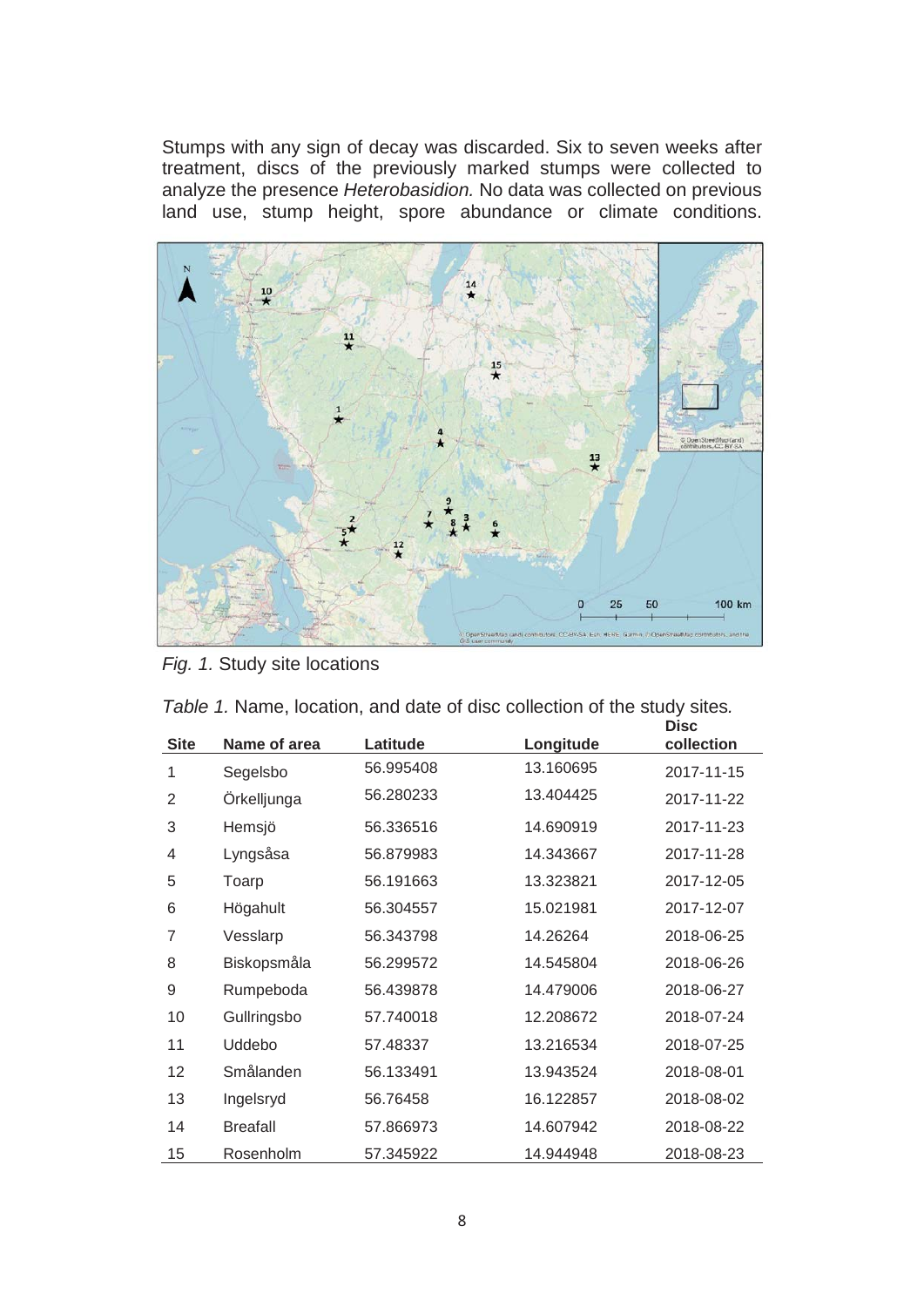#### **2.2 Sampling and laboratory analysis**

In total 396 stumps were cross calipered, photographed, marked with a GPS-point, a label marker, ribbon and spray. The pictures were taken one to six hours after felling, to ensure the color would stay intact. On every third stump three wooden cubes were extracted by using a chisel, to analyze the presence of *P. gigantea*. The cubes were wrapped in aluminum foil and stored in room temperature (20-23°C) before being freeze-dried for at least ten days. Afterwards, the cubes were pulverized in a ball mill and applied in PCR amplification and sequencing to extract DNA of *P. gigantea*. The presence of *P. gigantea* is still a work in progress due to difficulties with extracting DNA from the wooden samples. Thus, it will not be displayed in this thesis. However, once the DNA of *P. gigantea* have been successfully extracted and analyzed it will add valuable information to the results.

Six to seven weeks after thinning, discs were cut from the 396 stumps. To prevent contamination from spores on the bark, the sides of each stump were sprayed with 70% ethanol. The first two cm of the stumps were cut off and discarded. The following three cm were cut into discs and immediately transferred into plastic bags, each sealed in a separate bag. The discs were incubated in darkness for seven to ten days in room temperature (20-23°C), before being analyzed for the presence of *Heterobasidion* on the upper side of the discs, using a dissecting microscope.

The treatment covered area was identified in two ways; by manually drawing around areas and by automation, using "image J", an image processing software, to then calculate the areas. Some discs had a light blue color that was not visible on pictures. Consequently, a visual estimation of the coverage was made directly on site in addition to the pictures. The estimation was made by covering one half of the disc at a time, without touching the disc, estimating the color percentage on each side to thereafter summarize the two percentages. Discs that looked fully covered on site or in pictures were identified as 100% covered and were not further analyzed.

The pictures were initially processed in Gimp, where everything but the area of the stump was removed from the picture (*Fig. 2 & 4*). Afterwards, the cropped pictures were transferred into "Image J" where the area of the discs were modified into pixels. The colored area was then calculated by counting the total number of blue pixels in relative to the total number of pixels (*Fig. 2 & 3*), yielding a percentage to multiply with the cross calipered based area of the stump. In some pictures "Image J" failed to detect colored areas, due to a light blue color that was only visual to the eye (*Fig. 4 & 5*). In these occasions, adding manual drawing was necessary to complete assessing the covered area. The area of *Heterobasidion* was calculated with the same procedure as for treatment coverage, once analyzed for its presence under microscope.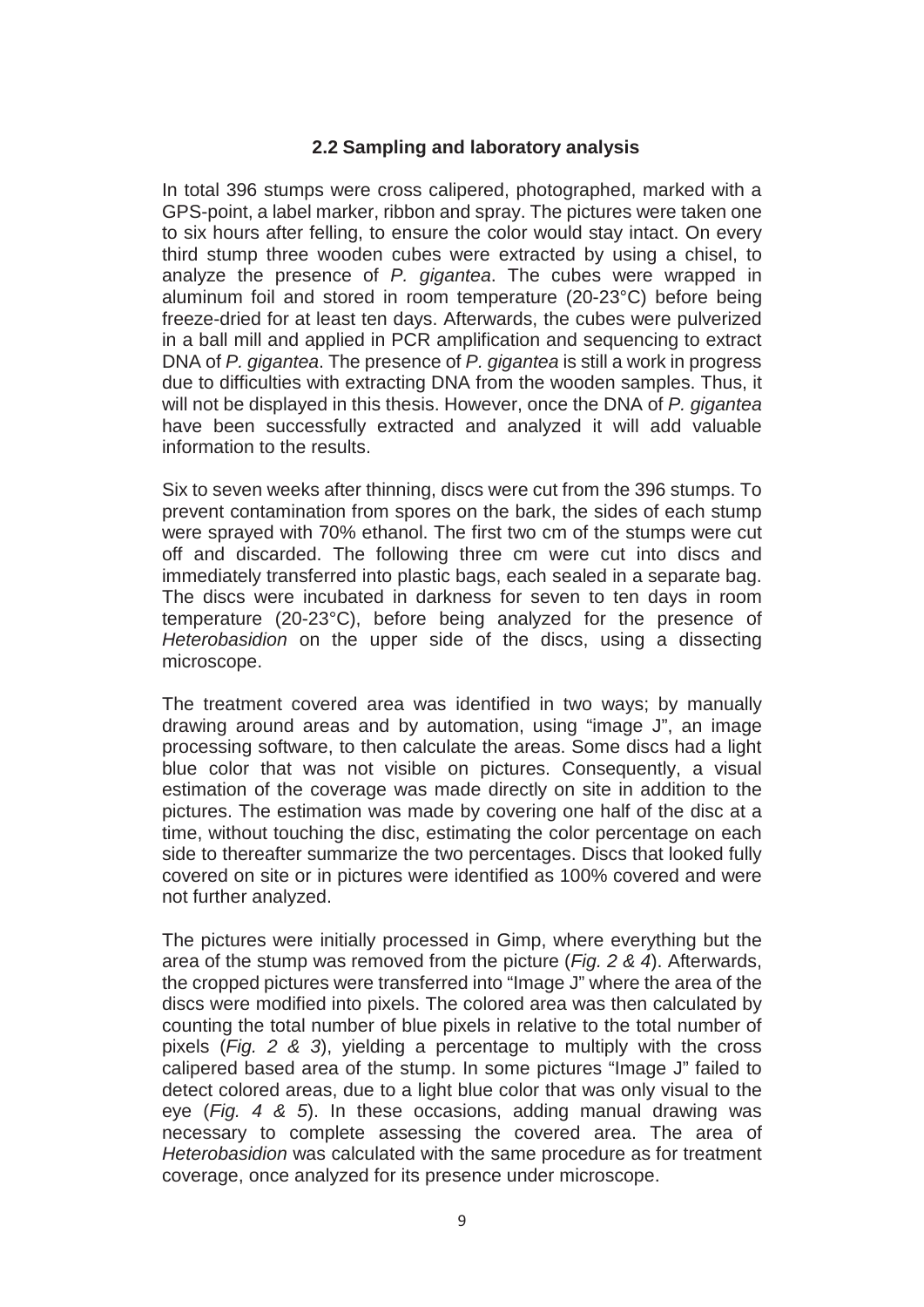

*Fig. 2.* Picture of a stumps surface with clear visibility of areas colored by treatment agent Rotstop®S Gel.



*Fig. 4.* Picture of a stumps surface with low visibility of areas colored by treatment agent Rotstop®S Gel.



*Fig. 3*. Full detection of colored areas by "Image J".



*Fig. 5.* Imperfect detection of colored areas by "Image J".

#### **2.3 Calculations and statistics**

The effect of *P. gigantea* on *Heterobasidion* was measured and evaluated based on the following parameters:

- 1. Treatment coverage of Rotstop®S Gel (proportion of stump surface)
- 2. Relative infected area (proportion of stump surface)
- 3. Number of *Heterobasidion* colonies per disc and
- 4. Infection frequency (proportion of infected stumps)

In addition, the sample pool of stumps was divided into two groups: infected and non-infected stumps. The mean treatment coverage and mean stump size were tested for the groups.

To simplify calculations, treatment coverage was divided into classes of ten, from 0-100, e.g. all stumps with treatment coverage 80-89,99% were included in coverage class 80. Only stumps with 100% coverage were included in coverage class 100. Hence, onward all statistical analysis regarding treatment coverage will be referring to coverage classes of the treatment coverage. Areas of the stumps were calculated based on the cross calipered diameter of the stump. Treatment coverage was based on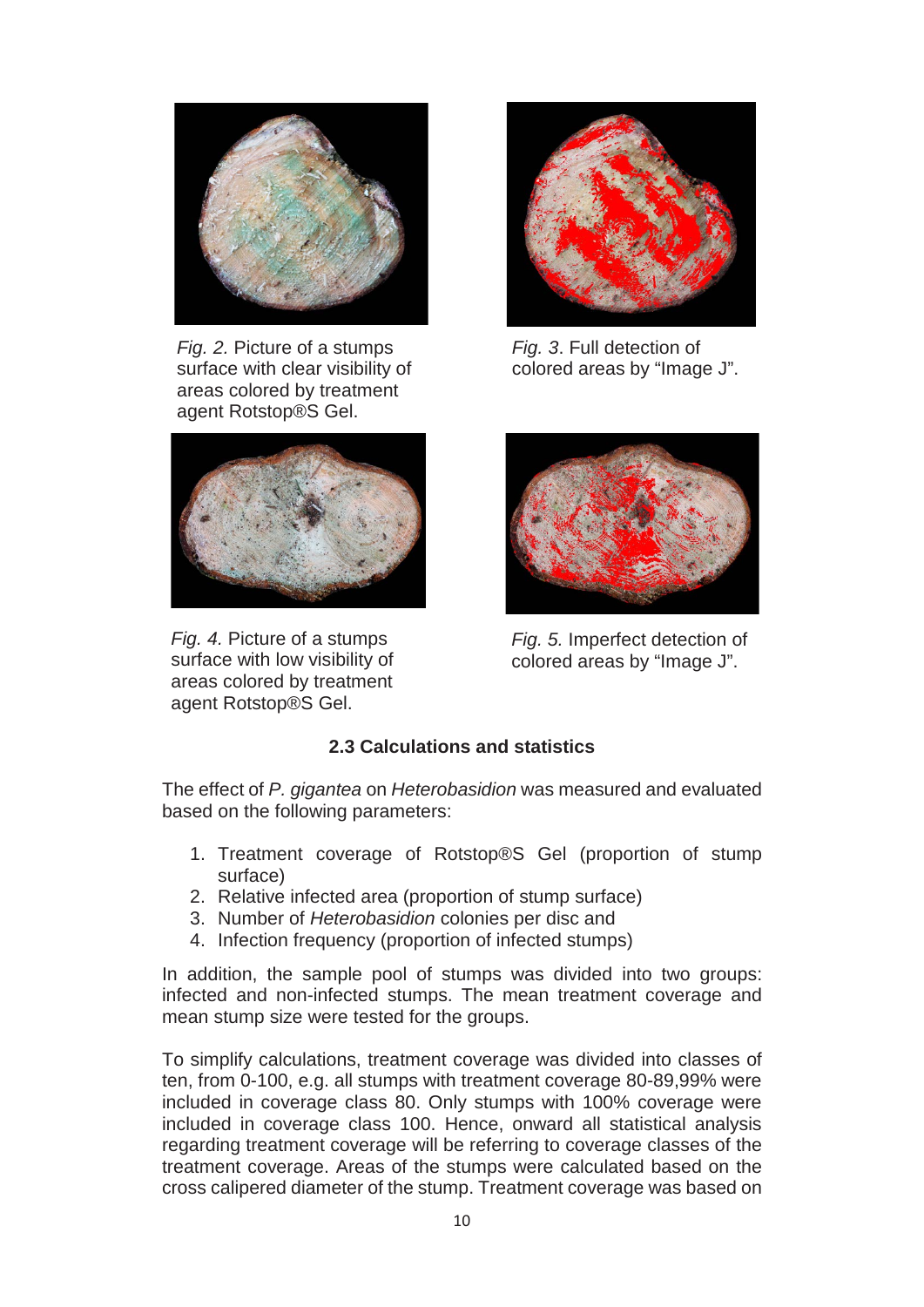the colored area in relative to the total area of the disc. Frequency of infection was based on the number of discs in which *Heterobasidion* was identified under a dissecting microscope. The relative infected area was calculated as the aggregated area of infection on a disc in relative to the total area of the disc.

All statistical analysis and visualizations were made using Microsoft Excel (2017). Identifying existing correlations was performed using the regression tool, providing p-values. A p-value below 0,05 would evidence significance, indicating a strong probability for correlation between the two given variables, and vice versa. All tests for correlations only included two parameters at a time.

Treatment coverage was analyzed for correlation with infection frequency. Finding a negative correlation would evidence a decreasing infection frequency with an increasing treatment coverage, while a missing correlation would indicate that treatment coverage, regardless of coverage class, does not affect the incidence of spore infection.

Treatment coverage was analyzed for correlation with the relative infected area. A negative correlation between treatment coverage and relative infected area indicates, the relative infected area would decrease with an increasing treatment coverage.

Treatment coverage was analyzed for a correlation with number of *Heterobasidion* colonies. A negative correlation would evidence whether treatment coverage has an effect on decreasing the number of *Heterobasidion* colonies with an increasing treatment coverage.

Treatment coverage was analyzed for a correlation with stump size. A positive or negative correlation between these parameters would evidence whether treatment coverage increases or decreases with an increasing or decreasing stump size, while a missing correlation would indicate that treatment coverage, regardless of coverage class, does not depend on stump size. This could clarify the precision and selectiveness of the mechanical dispersion.

All correlations tested with treatment coverage, except for stump size, were to examine whether an increased treatment coverage could decrease the probability and severity of infection. Thus, it would verify the importance of precision when treating stumps with Rotstop®S Gel.

Stump size was analyzed for correlation with infection frequency, area of infection, relative infected area and number of colonies, individually. Finding a positive or negative correlation would indicate whether small or large stumps are more susceptible to infections, regarding areal size of the infection, proportion to stump size and number of colonies.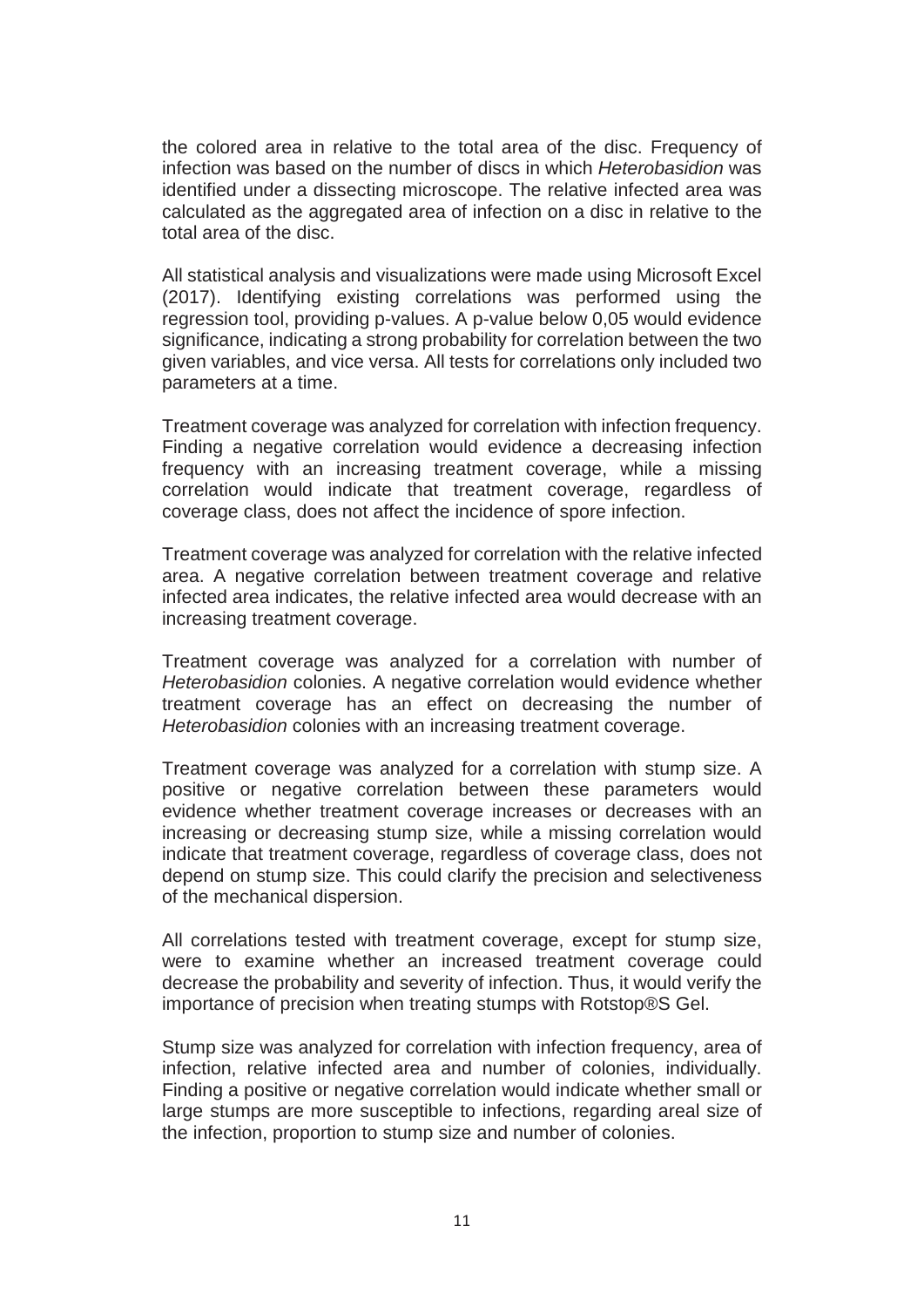Lastly, number of colonies and area of infection was analyzed for a correlation. A positive correlation would evidence an increment in area of infection with an increasing number of colonies.

Means of treatment area and stump size on infected and uninfected stumps were calculated using an independent two sample t-test. The ttest compared the means of treatment area and stump size, individually, on infected and uninfected stumps which determined whether there was a statistical evidence that the means a had significant difference. Thus, a p-value lower than 0,05 would indicate a significant difference between the means of stump treatment or stump size on infected and uninfected stumps, and vice versa.

For treatment coverage, a difference between means of infected and uninfected stumps would indicate a correlation between infection frequency and coverage class, while an equal mean would indicate that spore infection does not depend on coverage class. A difference in means of stump size between infected and uninfected stumps would evidence whether infections are more frequent in small or large stumps.

*Table 2.* Description of measurements assembled for correlation analysis. Each x represents an individual test for a correlation between the measurements in the given column and row.

|                                     | <b>Treatment</b><br>coverage | Number of<br>colonies | Stump size |
|-------------------------------------|------------------------------|-----------------------|------------|
| Infection<br>frequency              | X                            |                       | X          |
| Area of<br>infection                |                              | X                     | X          |
| Relative<br>infect. area            | X                            |                       | X          |
| Number of<br>colonies<br>Stump size | X<br>X                       |                       | X          |

## **3. Results**

Infections of *Heterobasidion* were found in 45% (n = 178) of the stumps. Three of the sites exceeded an infection frequency of 70%, number 3 (72%), 11 (86%) and 13 (79%) respectively, while one of the sites, number 9, had an exceptionally low infection frequency (10%) with only two infected stumps (*Fig. 6*). All sites suffered from *Heterobasidion* infections (*Table 3).*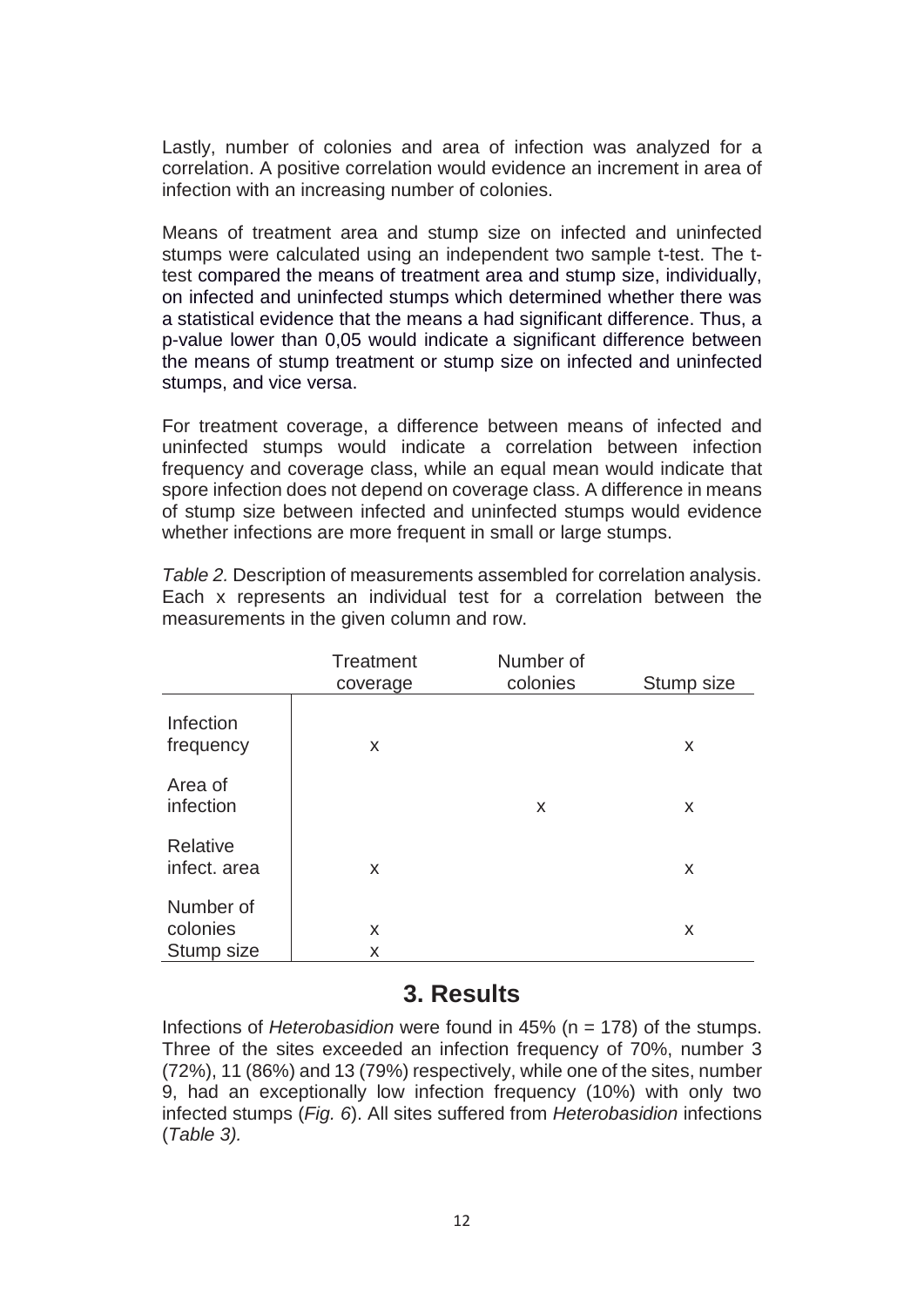

*Fig. 6.* The number of infected stumps (■) and total number of stumps (■) on each site.

| <b>Site</b>    | <b>Treatment</b><br>coverage | <b>Stump</b><br>diameter | <b>Stump</b><br>area | <b>Colony</b><br>size | Area of infection<br>(cm2) | <b>Relative</b><br>infected area |
|----------------|------------------------------|--------------------------|----------------------|-----------------------|----------------------------|----------------------------------|
| 1              | 77,4                         | 13,7                     | 156,0                | 1,7                   | 1,1                        | 1,0%                             |
| $\overline{2}$ | 81,8                         | 15,8                     | 204,1                | 1,0                   | 0,4                        | 0,2%                             |
| 3              | 68,3                         | 25,8                     | 574,9                | 5,5                   | 3,4                        | 0,8%                             |
| 4              | 75,0                         | 13,8                     | 155,7                | 0,8                   | 0,3                        | 0,2%                             |
| 5              | 90,8                         | 13,3                     | 142,6                | 1,1                   | 0,3                        | 0,3%                             |
| 6              | 88,7                         | 11,6                     | 108,4                | 0,2                   | 0,1                        | 0,1%                             |
| $\overline{7}$ | 87,6                         | 16,1                     | 225,2                | 0,4                   | 0,1                        | 0,0%                             |
| 8              | 90,2                         | 19,7                     | 323,3                | 1,7                   | 0,4                        | 0,1%                             |
| 9              | 98,5                         | 11,3                     | 105,3                | 0,3                   | 0,1                        | 0,2%                             |
| 10             | 87,1                         | 11,9                     | 118,9                | 2,2                   | 0,7                        | 0,8%                             |
| 11             | 87,0                         | 14,4                     | 179,6                | 6,3                   | 1,5                        | 1,2%                             |
| 12             | 82,9                         | 18,1                     | 281,9                | 1,0                   | 0,3                        | 0,2%                             |
| 13             | 93,2                         | 21,5                     | 391,4                | 6,3                   | 2,4                        | 0,6%                             |
| 14             | 84,5                         | 15,6                     | 217,2                | 0,9                   | 0,5                        | 0,4%                             |
| 15             | 77,7                         | 17,3                     | 280,8                | 0,6                   | 0,9                        | 0,3%                             |

| Table 3. Parameter means for each site. |
|-----------------------------------------|
|-----------------------------------------|

#### **3.1 Probability of infection and treatment coverage**

Treatment coverage varied between stumps, 89% (n = 353) had a treatment coverage of  $70\%$  or more,  $78\%$  (n = 308) had a treatment coverage of 80% or more and 19% of the stumps had 100% coverage (*Fig. 7*).

No correlation was found between treatment coverage and infection frequency on the stumps ( $p = 0.855$ ) (Fig. 8). This means the treatment coverage, regardless of coverage class, did not protect stumps from getting infected. However, an increased treatment coverage lowered the relative infected area on infected stumps (*p* < 0,001) (*Fig. 9*), while an individual analysis of each site showed that only three of the sites had a correlation between treatment coverage and relative infected area. The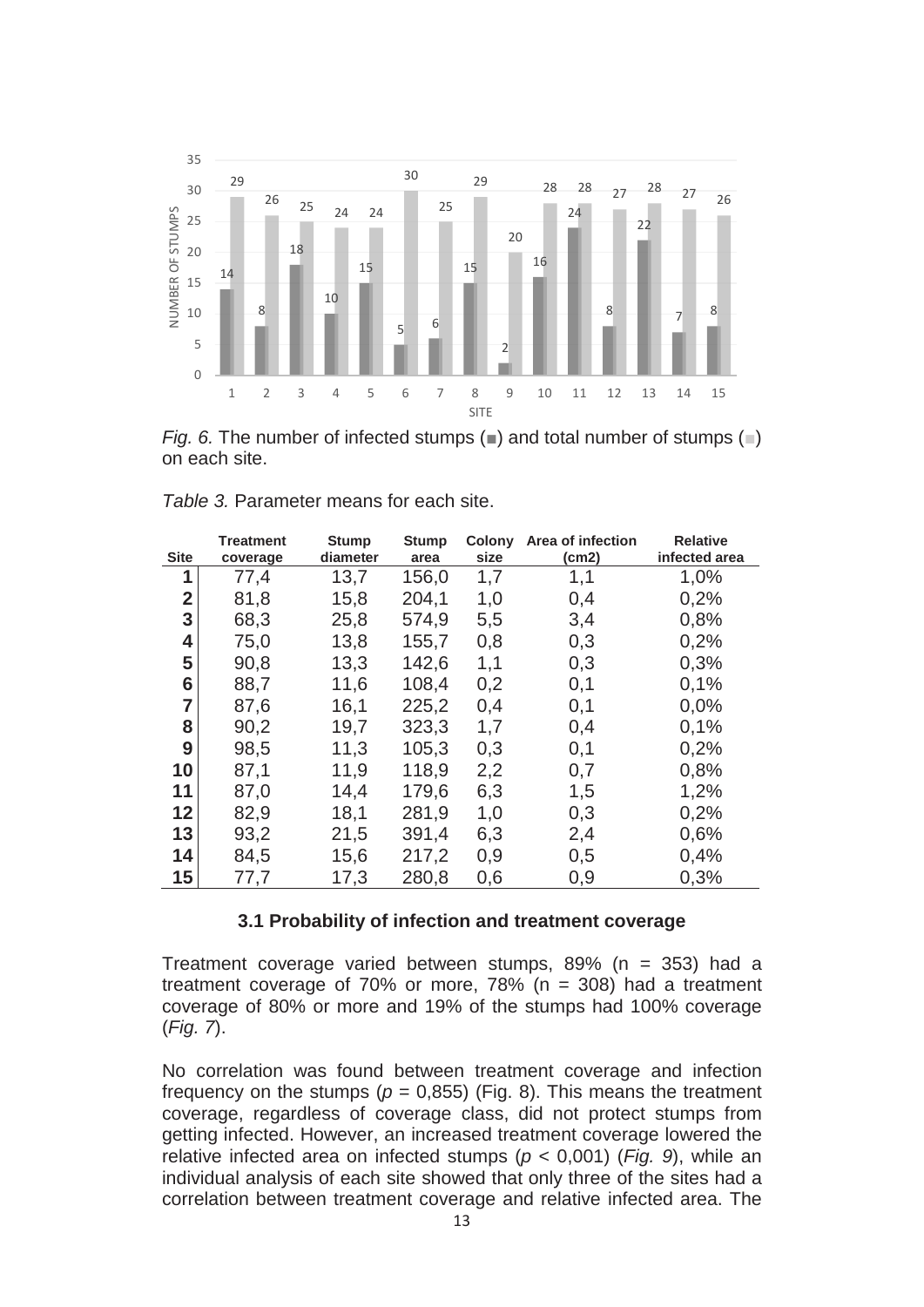number of *Heterobasidion* colonies was not affected by the treatment coverage  $(p = 0.118)$  (*Fig. 10*). By contrast, the number of colonies, regardless of treatment coverage, increased with an increased area of infection ( $p < 0.001$ ).



*Fig. 7.* The number of stumps for each coverage class per site.







*Fig. 9.* The mean relative infected area (‰) per coverage class.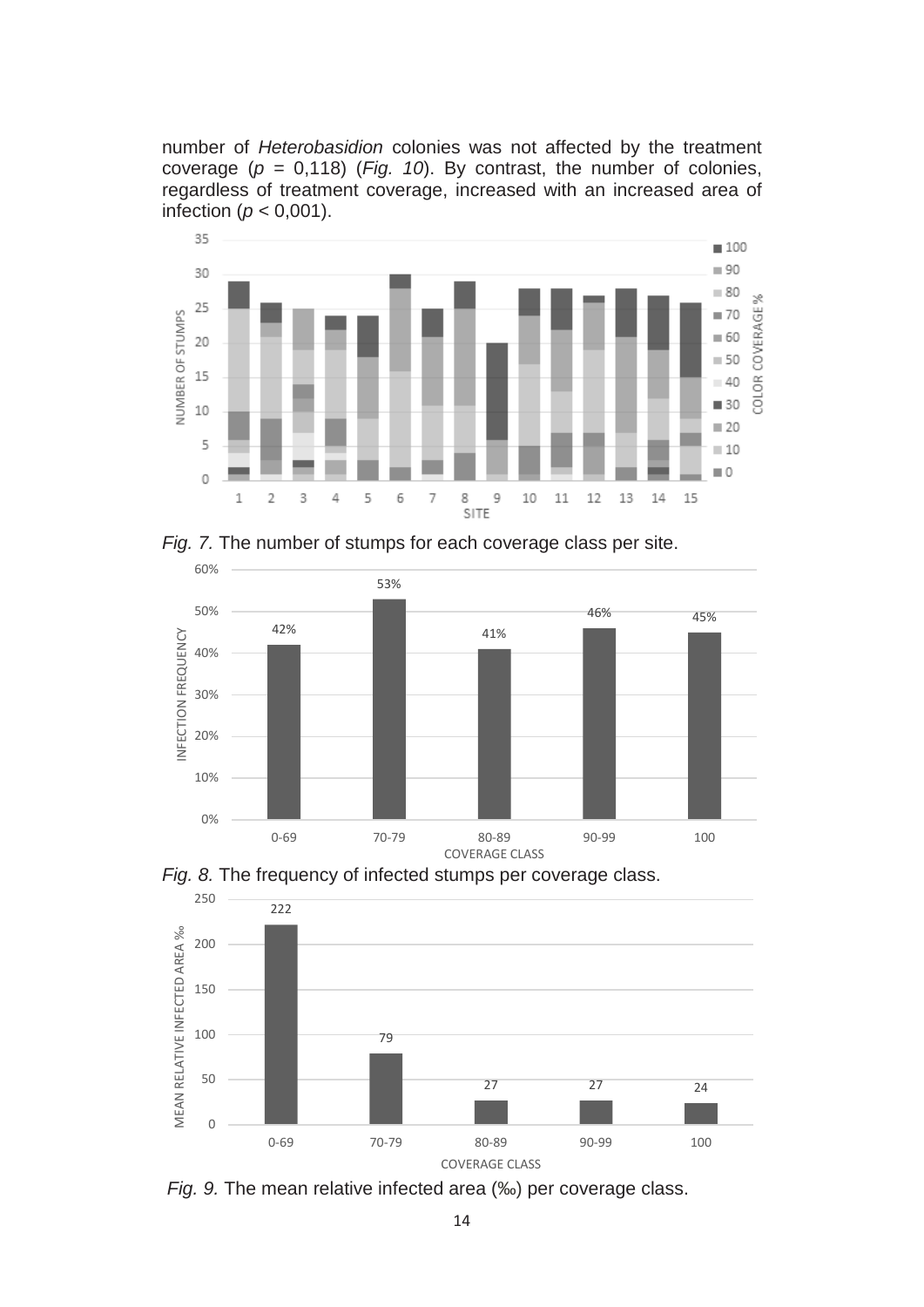

*Fig. 10.* The total number of stumps (■), infected stumps (■), area of infection (cm2) (■) and number of *Heterobasidion* colonies (■) per coverage class.

#### **3.2 Probability of infection and stump size**

The stump size varied between 8 and 44 cm diameter, corresponding to 48 and 1521 cm2. The treatment coverage did not differ with stump size  $(p = 0.466)$ . Thus, you can expect a similar result, regardless if the dispersal of treatment is performed well or not, on all stump sizes.

Excluding the effect from treatment and treatment coverage on the stumps, the probability of infection increased with an increasing stump size ( $p < 0.001$ ). Thus, larger stumps had a higher infection frequency than smaller stumps.

No correlation was found between stump size and relative infected area  $(p = 0.239)$ . Thus, the relative infected area did not differ with stump size. However, the area of infection, as well as the number of *Heterobasidion* colonies, increased with an increasing stump size  $(p < 0.001)$ . Hence, larger stumps suffered from more severe infections, regarding areal size and number of colonies.

#### **3.3 Additional observations**

The mean colored area did not differ between infected (85%) and noninfected (84%) stumps (*Fig. 11*), supporting that frequency of infection did not depend on the treatment coverage. The mean diameter and diameter span were higher in infected (286cm2) than non-infected (187cm2) stumps (*Fig. 11*), meaning larger stumps were more likely to get infected, regardless of the greater diameter span.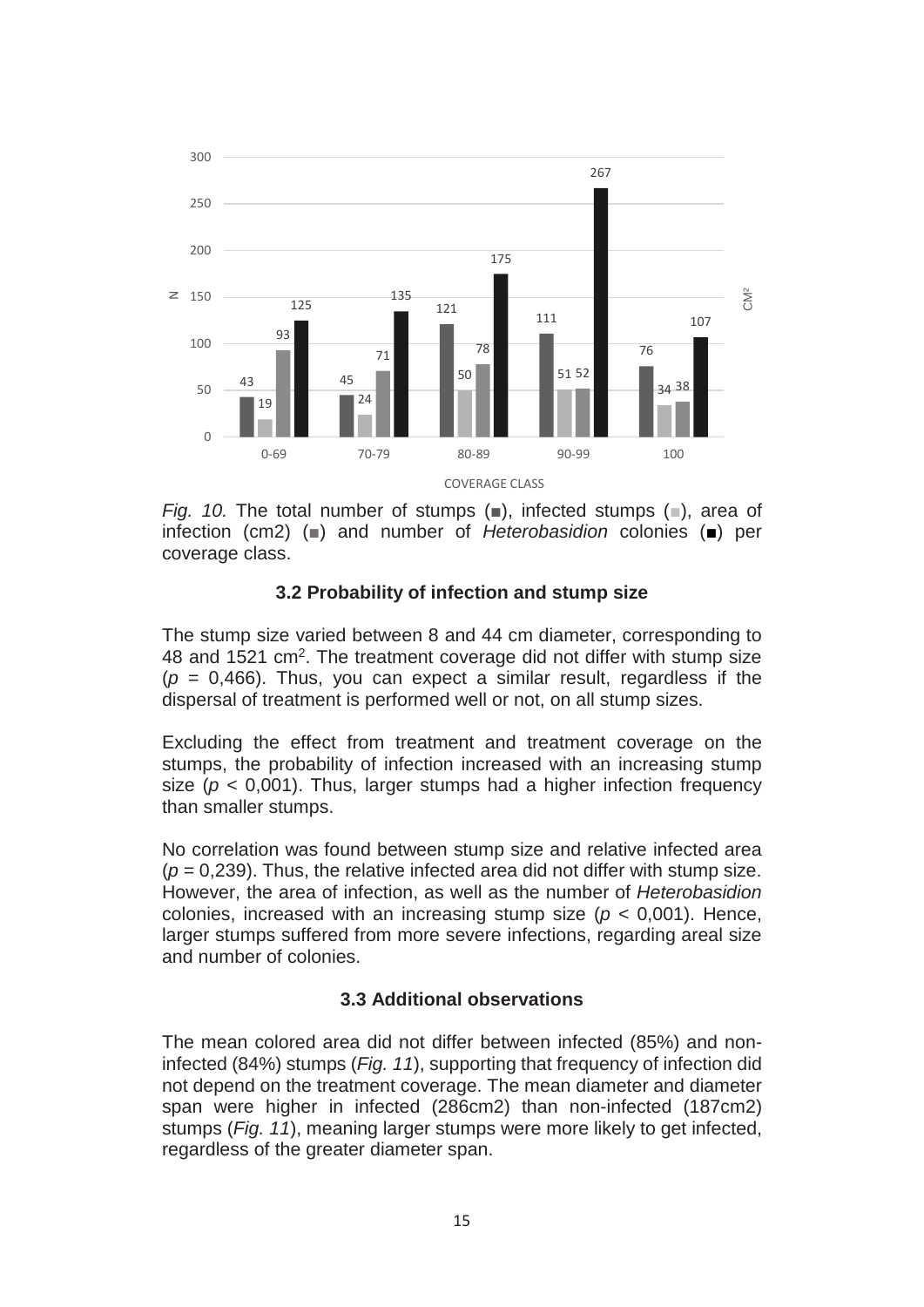

*Fig. 11.* The mean colored area and mean diameter on infected and uninfected stumps.

Stakeholders' commonly require a minimum treatment coverage of 85% or 95%. In this study, 65% of the stumps had a treatment coverage of 85% while only 26% had a coverage of 95% (*Fig. 12*).



*Fig. 12.* Minimum required coverage and the percentage of approved stumps for the given requirement.

## **5. Discussion**

#### **Our discoveries and what could potentially affect the results**

Stump treatment with *P. gigantea* lowered the relative infected area of *Heterobasidion* on Norway spruce stumps with an increasing treatment coverage. Larger stumps were more susceptible to infections and likely to suffer from severe infections, regarding size and number of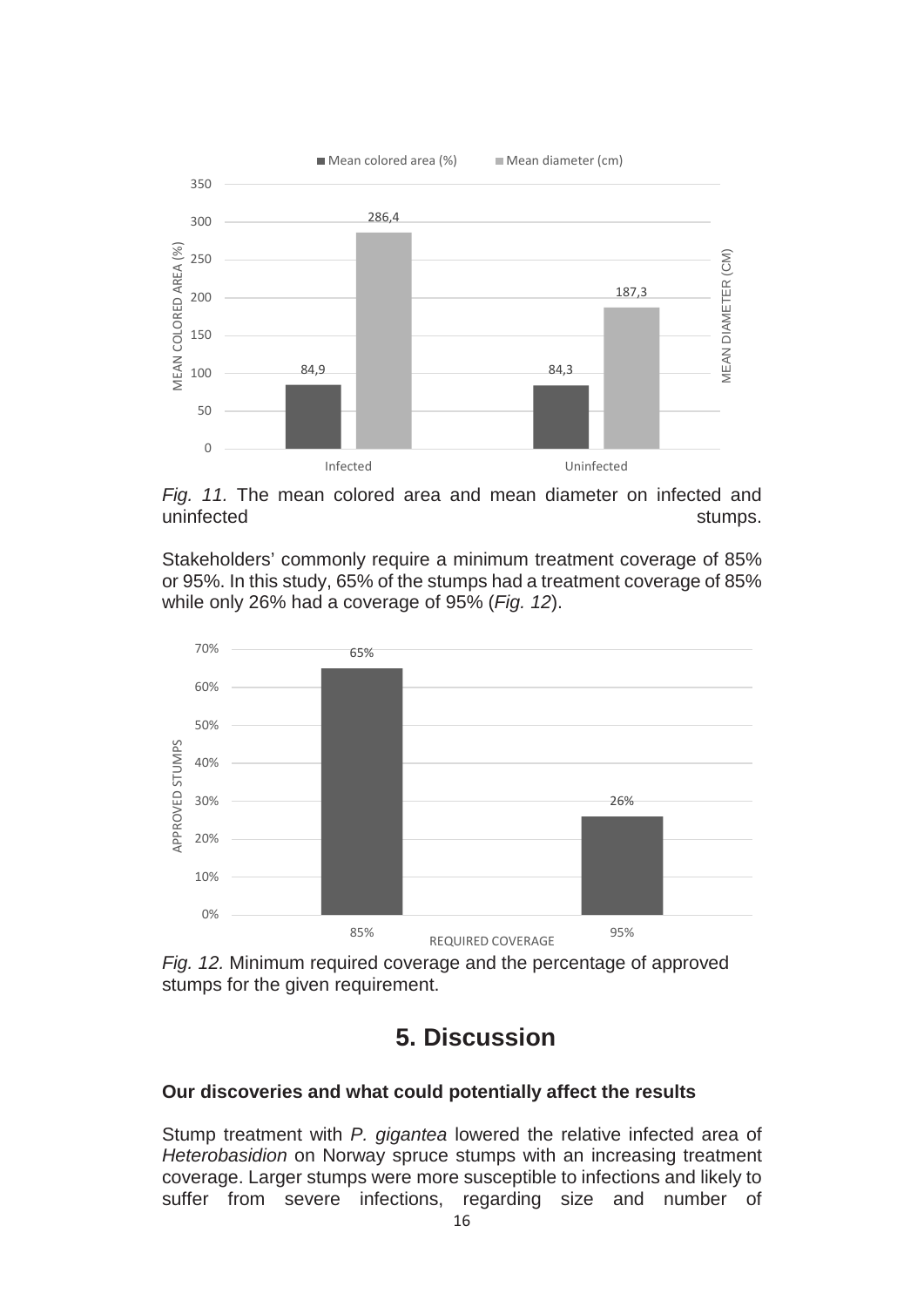*Heterobasidion* colonies. However, only 26% of the stumps had a treatment coverage of 95% or more, while 65% of the stumps had a treatment coverage 85% or more. As stakeholders commonly require a treatment coverage of 85% or 95%, these results signal a need for an improved calibration of the technology. Stump treatment of *P. gigantea*  was not able to provide full protection against infection by *Heterobasidion* on Norway spruce stumps, in accordance with Rönnberg & Cleary (2012), and did not protect stumps from spore infection. However, our results showed that we to a good extent can control the areal increase of the disease by having a 100% treatment coverage.

Site-specific factors, such as climate and previous land use, were not collected for this study. For example, spore abundance is influenced by temperature and humidity (Redfern and Stenlid, 1998). Our samples were collected in Sep-Oct 2017, characterized by high precipitations, and May-Aug 2018, an unusually dry summer with high temperatures [\(https://www.smhi.se/data/meteorologi/kartor/\)](https://www.smhi.se/data/meteorologi/kartor/). Both conditions may have influenced spore abundance of *Heterobasidion*, this was however not considered in the analysis of the study.

Another element that could potentially have influenced our results is the delay of pictorial sampling, of up to six hours, after felling. Depending on season, the color could potentially oxidize and disappear, leading to a miscalculation of the treatment coverage and pointing to the importance of adding the correct amount of dye to the pre-mixed solution.

#### **Treatment coverage and frequency of infection**

In our study *P. gigantea* was not able to provide full protection against spore infection by *Heterobasidion* on Norway spruce stumps. Stumps with 100% treatment coverage had an infection frequency of 45%; the average treatment coverage was near equal in infected and non-infected stumps. These results indicate we cannot predict which stumps will or will not get infected. For instance, some untreated stumps will evade getting infected while others with impeccable treatment coverage will suffer from infection. However, in this study control stumps were not used, meaning there were no data on untreated stumps to compare with the treated stumps. However, in a study by Thor and Stenlid (2005) on mechanized stump treatment in 11 stands of Norway spruce, the frequency of *Heterobasidion* was significantly higher in untreated stumps than in treated stumps, six to seven weeks after summer thinnings. Thirteen years later, Oliva et al. (2010) restudied the frequency of infection in the same stands of Thor and Stenlid (2005) and found that stump treatment had a decreasing effect on *H. annosum* on former agricultural land. On former forest land, stump treatment prevented *H. annosum* from establishing new genets, lowering the diversity of *H. annosum* genotypes, leading to potential reduction of rot incidence in the future. For this reason, we cannot draw any conclusion on the missing correlation between treatment coverage and infection frequency, as numerous factors affect the frequency of infection, of some we did not consider for this study. However, on infected stumps, *P.*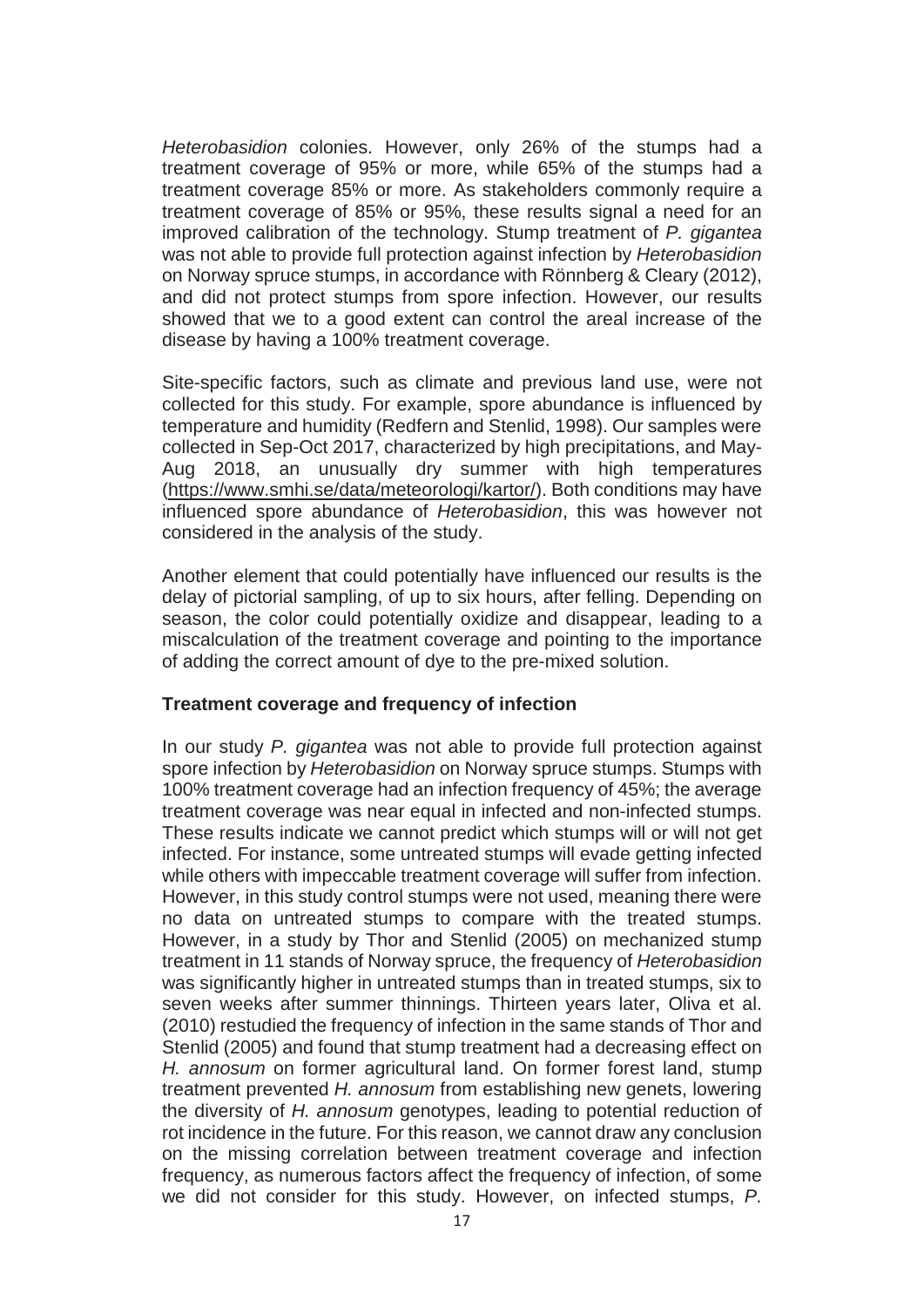*gigantea* reduced the relative infected area with an increasing treatment coverage, meaning we to a good extent can control the severity of infection by optimizing the coverage of Rotstop®S Gel on the stumps surface.

#### **Treatment coverage and relative infected area per site**

Twelve sites showed no correlation between the relative infected area and treatment coverage, conflicting the result from all sites aggregated. This is due to a shortage of infected stumps for a given coverage class on each site, e.g. site 9 had only two infected stumps, which regardless of coverage class will not be sufficient for a dependable analysis.

#### **Stump size and frequency of infection**

Our study found a positive correlation between frequency of infection and stump size, this is in accordance with results from Paludan (1966). Dimitri (1994) argued that young Norway spruce stumps, generally smaller in size, have relatively good resilience against *Heterobasidion* infections. It is assumed that younger stumps have a disadvantageous moisture content for the disease, due to a lack of heartwood. Simultaneously, large stumps have a greater exposed area, increasing the probability for spores to attach to (Vollbrecht et al., 1995). However, 25-55% of stumps in precommercial thinning can get infected (Gunulf et al., 2012), and infections that emerge in early rotation have more time to evolve and might therefore cause greater damage and economic loss (Vollbrecht and Agestam 1995; Cleary et al. 2012). Thus, while large stumps tend to suffer from more frequent and severe infections, it is of high importance to treat all stumps with full coverage.

In addition to stump size, Gunulf et al. (2013) found that age had an impact on resilience against infection. Older stumps were less likely to get infected than younger stumps with a corresponding stump size. Thus, stumps with narrow year rings have a lower probability of getting infected.

#### **Colony- and stump size**

*Heterobasidion* colonies were more likely to be abundant in larger stumps, our study found. Dimitri et al. (1971), Morrison and Jonson (1978) and Berglund and Rönnberg (2004) argued that smaller infections, regarding size and number of colonies, have a lower viability long term, while larger colonies are more likely to survive. Hence, if we treat all stumps with a full treatment coverage the probability of infections surviving and spreading to other healthy trees decreases, in particular from large stumps.

#### **Technical issues**

This study was aimed to analyze the efficacy of stump treatment in practice, which in difference from controlled studies did not consider concentration and coverage of *P. gigantea* on stumps, climate conditions,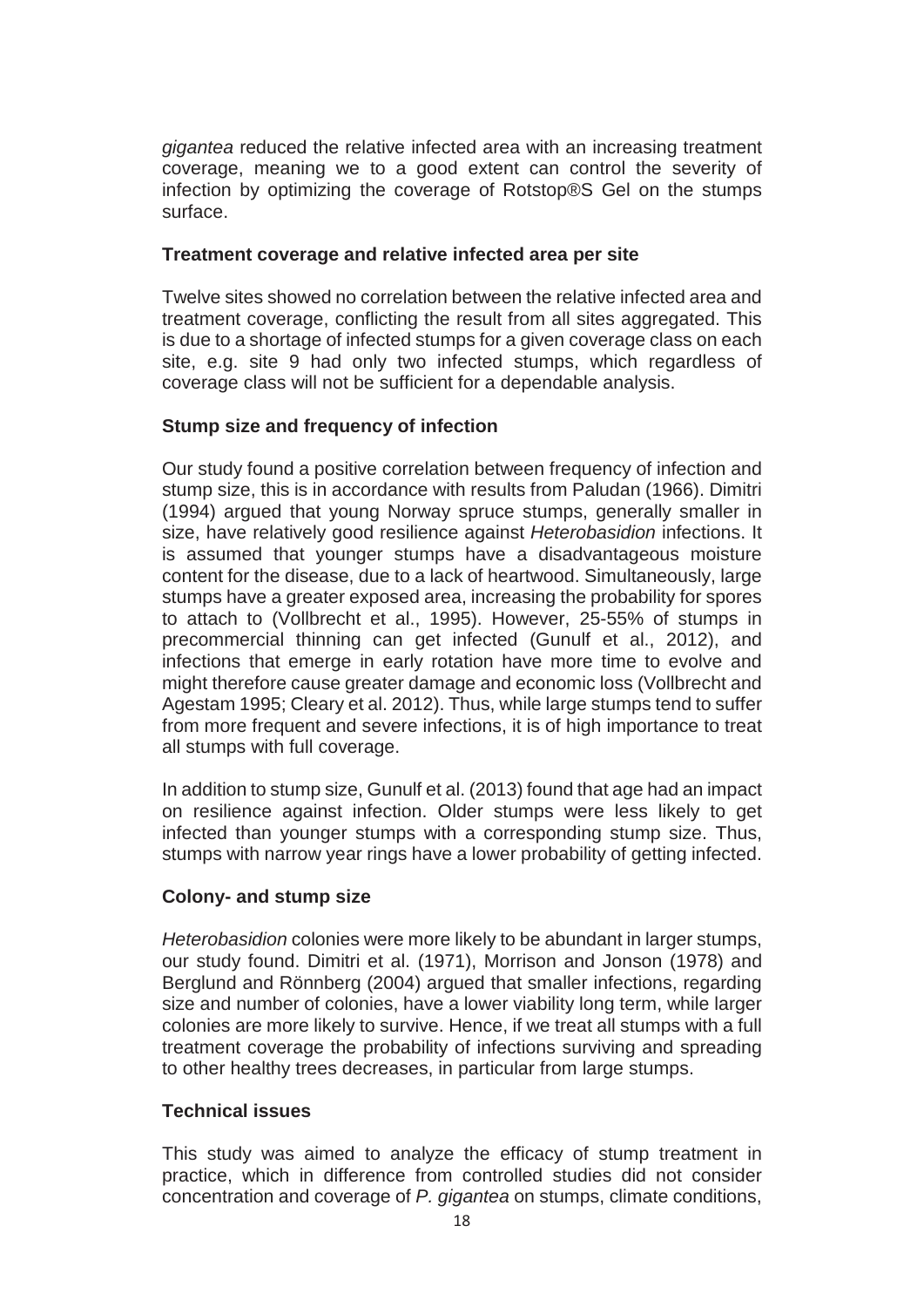stump height, previous land use or other elements that could have influenced the probability of infection. The prospect of some infections deriving from the root is another possibility we cannot know.

Initially, three spore traps were placed in each stand to collect and measure the abundance of *Heterobasidion* spores. However, no spores were found in the traps. Due to an unfavorable concentration of alcohol they were likely unable to attach and grow on the traps. However, the number, size and location of conidiospore colonies found on discs from stumps suggests that infections were not solely deriving from old infections in the roots. Infections were primarily found in what would have been presumed to be in the sapwood. Stumps with visible decay at establishment of this study were excluded.

Abundance of viable *Heterobasidion* spores, as well as competing fungi, have been argued by Rishbeth (1951a) and Meredith (1959) to highly influence the frequency of infection. Generally, spores of *Heterobasidion* are more abundant during summertime (Rishbeth, 1951a; Isomäki and Kallio 1974), explaining the recommendation of treating stumps with Rotstop®S Gel when average temperature exceeds 5°C. A higher abundance of *Heterobasidion* spores would generate a greater probability for spores to attach to the stumps surface, while other fungal species, such as *P. gigantea*, might outcompete *Heterobasidion*, preventing it from further evolving in the stump (Rishbeth, 1951a; Meredith, 1959). However, for a given spore load, Berglund and Rönnberg (2004; 2005) suggested that the efficacy of Rotstop® would be influenced by site-specific factors, unstudied in the present study, such as humidity and temperature. It is likely that the high precipitations of autumn 2017 and extreme weather conditions in summer of 2018 [\(https://www.smhi.se/data/meteorologi/kartor/\)](https://www.smhi.se/data/meteorologi/kartor/) may have affected the spore abundance of *Heterobasidion*. However, the conclusions from this study will remain.

Stump height was not measured in this study, but we know from anecdotal data that stump height vary depending on machine driver, season, and structure of the sites. Gunulf et al. (2012) studied the effect of *P. gigantea* in an experiment of cutting Norway spruce stumps higher up in the stem, about 60 cm, in precommercial thinnings. The data was compared to stumps cut closer to the ground. No difference was found in treatment efficacy regarding infection frequency, actual infected area, relative infected area, number of colonies or control efficacy on the reduction of infection frequency. This indicates data of stump height would likely not have modified our results.

A margin of error occur for stumps with a delay of pictorial sampling, due to a potential oxidation and fading of color, e.g. stumps in coverage class 90 might have been categorized in coverage class 70. From a practical point of view, it is important to add the recommended amount of dye to the pre-mixed solution. However, it is important not to add more than the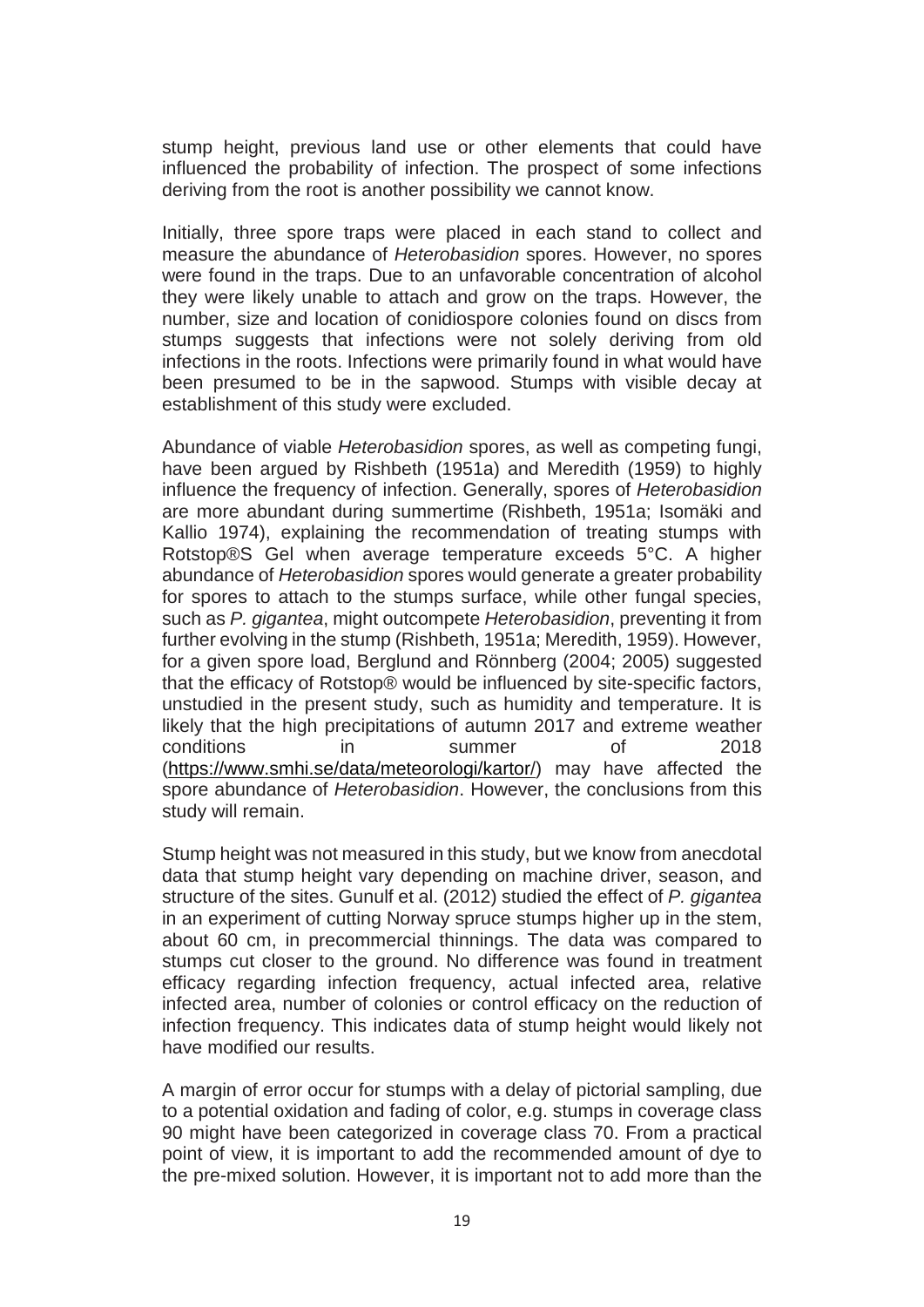recommended amount, as the stronger color might create a delusion of a better treatment coverage than it actually is.

#### **Further study and potential change of results**

Extracting DNA of *P. gigantea* from the sampled wooden cubes is still a work in progress and could potentially change the results of this study. *P. gigantea* requires attentive management to endure the long way from the distributor's freezer to its final destination and purpose of protecting, the stump. Any mismanagement, e.g. exposing the solution to higher temperatures than recommended, could potentially exterminate *P. gigantea* and diminish or completely eliminate the effect of treatment. However, due to a potentially low oidiospore abundance and complications with extracting DNA of *P. gigantea* from the wooden samples, the analysis has been delayed, and finding RNA, which would evidence whether *P. gigantea* was vital when applied, is at this stage not a possibility. Finding DNA would verify the existence of *P. gigantea* on the stumps but would not evidence whether it was vital when applied. This means we could demonstrate whether machine drivers added Rotstop®S Gel to the pre-mixed solution, or if they solely added the dye to make a visual deception, while we cannot know if the solution was managed correctly before treating the stumps. However, because of the correlation between relative infected area and treatment coverage, and awaiting the lab results, we must assume the entrepreneurs were applying active Rotstop®S Gel.

## **6. Practical implications**

Conclusively, larger stumps are more likely to suffer from severe infections, regarding size and number of colonies (Gunulf et al.,2013), while infected stumps in early rotations might cause greater damage and economic loss as they have longer time to evolve before final felling (Vollbrecht and Agestam 1995; Cleary et al. 2012). Thus, our findings point to the importance of treating stumps with 100% coverage of biocontrol Rotstop®S Gel. To do so, an improved maintenance and calibration of the technology is necessary, as treatment coverage failed to reach minimum requirement on a large proportion of the stumps. In order to know when technology needs calibration, the treatment coverage needs to be clearly visual for the possibility of machine drivers to make correct estimations of the coverage. Therefore, adding the correct amount of dye to the pre-mixed solution is necessary. Increasing the treatment coverage will not protect the stumps from spore infection but will reduce the relative infected area once infected. Long term, this could potentially eliminate the infection, as smaller colonies have lower chance of survival (Rönnberg and Berglund, 2004). However, further studies are necessary on mechanical stump treatment against root rot in practice, as the results from this study are inferior to earlier studies with controlled measurements, i.e. stump treatment works but seems to be suffering from technical problems when done in regular operations in the field. There is a need to identify the problem(s). Is it about information to contractors on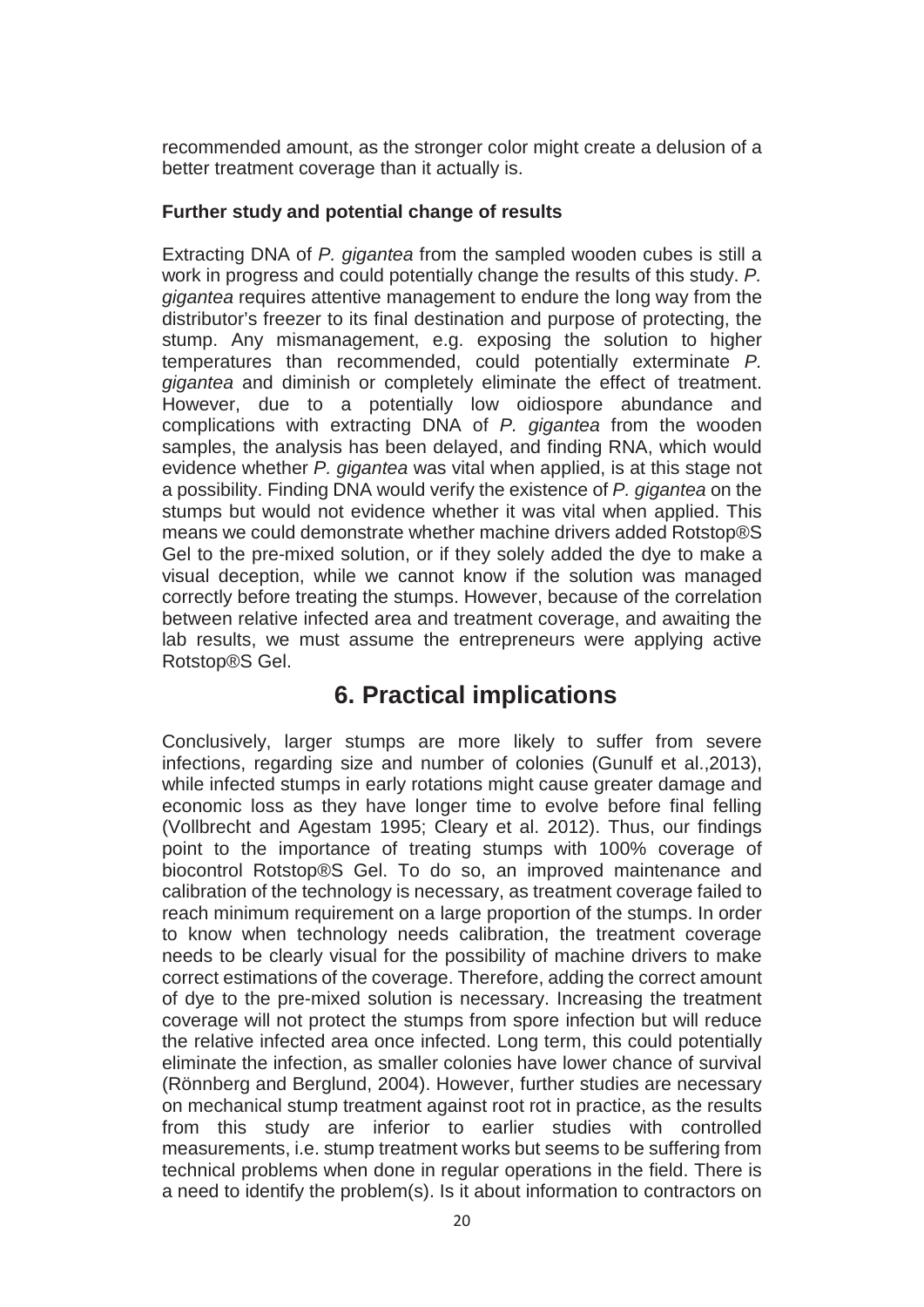how to do, or is there an issue with the logistical chain for the treatment agent so that once it leaves the retailer it is not handled correctly until it is applied, are the spores of *P. gigantea* viable once sprayed on the stump? These questions would need to be addressed in separate studies.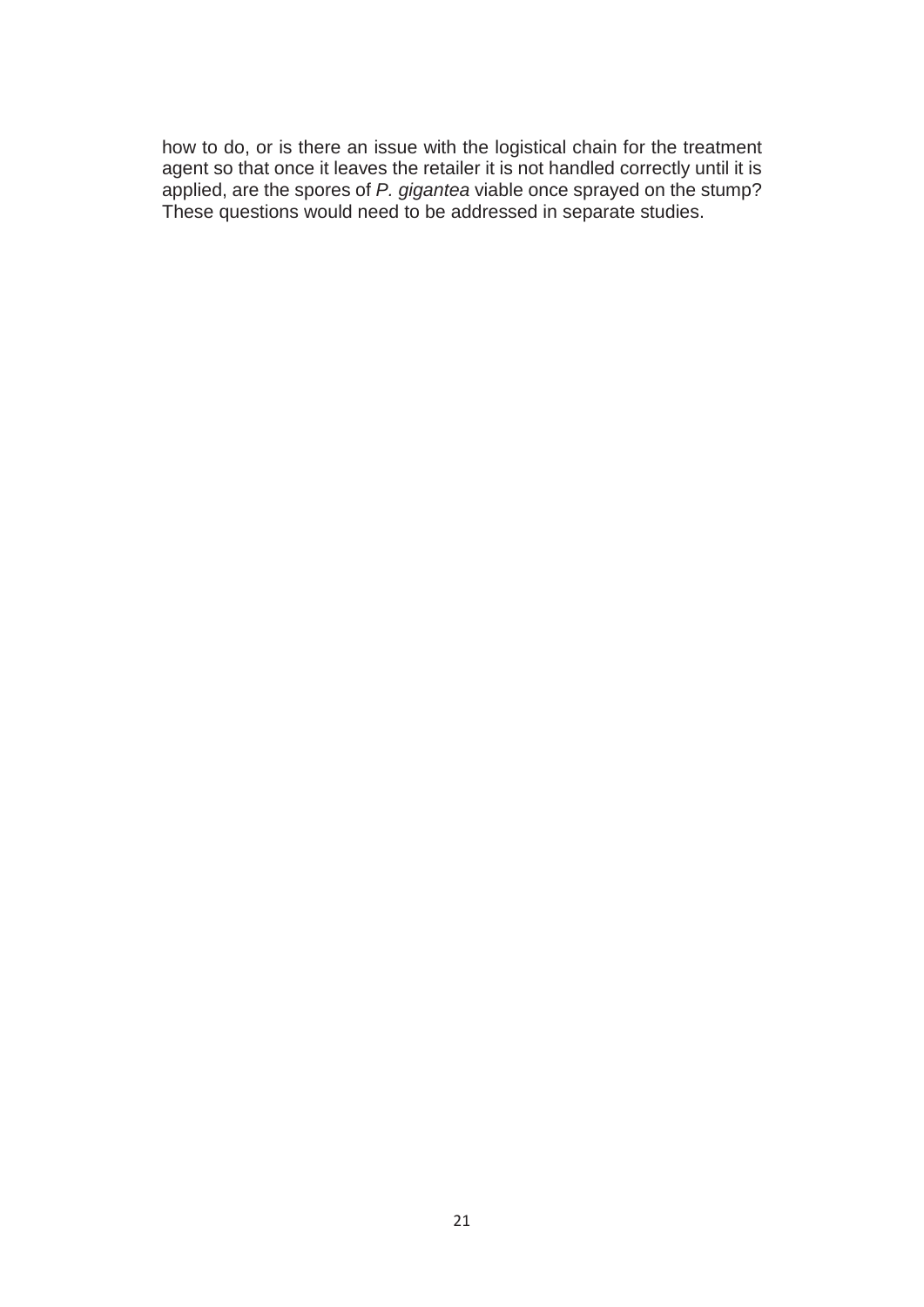### **References**

Bendz-Hellgren,M., Stenlid, J., 1995. Long-term reduction in the diameter growth of butt rot affected Norway spruce *Picea abies*. For. Ecol. Manage. 74, 239–243.

Bendz-Hellgren, M., Lipponen, K., Solheim, H., Thomsen, I.M., 1998. The Nordic countries. In: Woodward, S., Stenlid, J., Karjalainen, R., Hüttermann, A., (Eds.), *Heterobasidion* annosum: Biology, Ecology, Impact and Control. CAB International, pp. 333–345. ISBN 0-85199-275- 7.

Berglund, M. & Rönnberg, J. 2004. Effectiveness of treatment of Norway spruce stumps with *Phlebiopsis gigantea* at different rates of coverage for the control of *Heterobasidion*. For. Pathol. 34, 233-243.

Berglund, M., Rönnberg, J., Holmer, L. & Stenlid, J. 2005. Comparison of five strains of *Phlebiopsis gigantea* and two *Trichoderma* formulations for treatment against natural *Heterobasidion* spore infections on Norway spruce stumps. Scand. J. For. Res. 20, 12-17.

Cleary, M.R., Arhipova, N., Morrison, D.J., Thomsen, I.M., Sturrock, R.N., Vasaitis, R., Gaitnieks, T., Stenlid, J., 2012. Stump removal to control root disease in Canada and Scandinavia: a synthesis of results from long-term trials. For. Ecol. Manage. 290, 5-14.

Dimitri, L., Zycha, H., Kliefoth, R., 1971.Untersuchungen über die Bedeutung der Stubbeninfektion durch *Fomes annosus* für die Ausbreitung der Rotfaüle der Fichte. Forstwiss. Centralbl. 90, 104–117. (in German with English summary).

Garbelotto, M., Gonthier, P., 2013. Biology, epidemiology, and control of *Heterobasidion* speciesworldwide. Annu. Rev. Phytopathol. 51, 39 – 59.

Gunulf, A., McCarthy, R. & Rönnberg, J. 2012. Control efficacy of stump treatment and influence of stump height on natural spore infection by *Heterobasidion* spp. of precommercial thinning stumps of Norway spruce and birch. Silva Fennica 46, 655–665.

Gunulf, A., Wang, L., Englund, J.-E. & Rönnberg, J. 2013. Secondary spread of *Heterobasidion parviporum* from small Norway spruce stumps to adjacent trees. For. Ecol. and Manage. 287, 1-8.

Interagro Skog, 2020. Rotstop® mot rotröta. Available at: <https://www.interagroskog.se/rotroeta-rotstop/> [2020-03-01]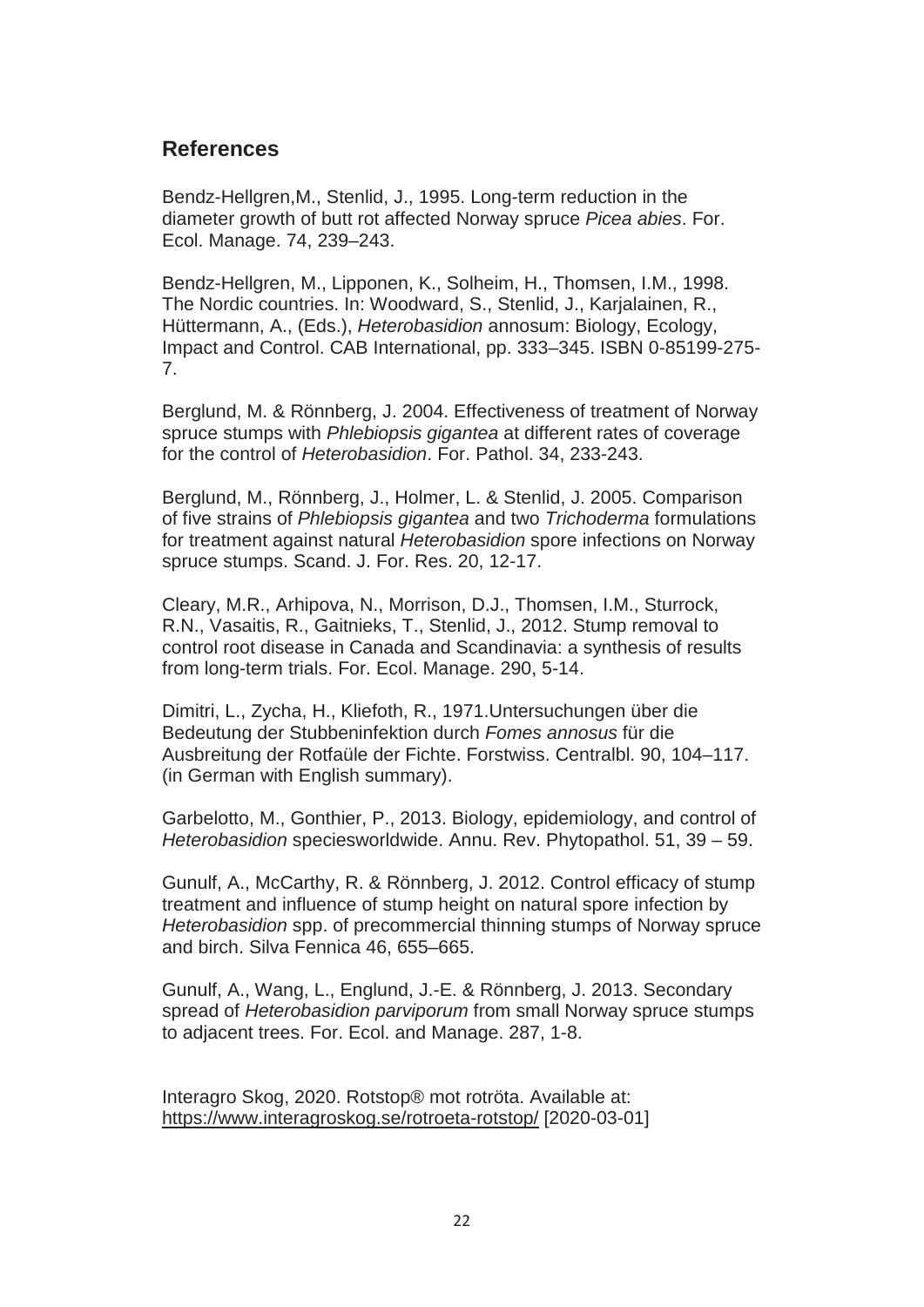Isomäki, A., Kallio, T., 1974. Consequences of injury caused by timber harvesting machines on the growth and decay of spruce (*Picea abies* (L.) Karst.). Acta For. Fenn. 136, 25.

Korhonen, K., Lipponen, K., Bendz, M., Johansson, M., Ryen, I., Venn, K., Seiskari, P., Niemi, M. (1994). Control of *Heterobasidion* annosum by stump treatment with ''Rotstop'', a new commercial formulation of Phlebiopsis gigantea. In Johansson, M. & Stenlid, J. (Eds). Proceedings of the Eighth International Conference on Root and Butt Rots, 9/16 August 1993 (pp. 675/685). IUFRO Working Party S2.06.01, Uppsala, Sweden. Swedish Univ. Agric. Sci. ISBN 91-5764803-4.

Korhonen, K., Capretti, P., Karjalainen, R., Stenlid, J., 1998. Distribution of *Heterobasidion* annosum intersterility groups in Europe. In: Woodward, S., Stenlid, J., Karjalainen, R., Hüttermann, A. (Eds.), *Heterobasidion* annosum: Biology, Ecology, Impact and Control. CAB, International, pp. 93–104.

Meredith, D. S., 1959. The infection of pine stumps by *Fomes annosus* and other fungi. Ann. Bot. N. S. 23, 455–476.

Morrison, D. J., Johnson, A. L. S., 1978. Stump colonization and spread of *Fomes annosus* 5 years after thinning. Can. J. For. Res. 8, 177–180.

Oliva, J., Thor, M., Stenlid, J., 2010. Long-term effects of mechanized stump treatment against *Heterobasidion annosum* root rot *in Picea abies*. Can. J. For. Res. 40. 1020-1033..

Paludan, F., 1966. Infektion og spredning af Fomes annosus i ung Rödgran (Infection and spread of Fomes annosus in young Norway Spruce). Det forstlige försöksväsen i Danmark 30, 19-47 (in Danish with English summary)

Rishbeth, J. 1951a. Observations on the biology of *Fomes annosus*, with particular reference to East Anglian pine plantations. II. Spore production, stump infection, and saprophytic activity in stumps. Ann. Bot 15, 1–21.

Rishbeth, J. 1951b. Observations on the biology of *Fomes annosus*, with particular reference to East Anglian pine plantations. III. Natural and experimental infection of pines, and some factors affecting severity of the disease. Ann. Bot. 15, 221–246.

Rishbeth, J., 1963: Stump protection against *Fomes annosus*. III. Inoculation with *Peniophora gigantea*. Ann. Appl. Biol. 52, 63–77.

Rönnberg, J., Sidorov, E., Petrylaité, E., 2006: Efficacy of different concentrations of Rotstop and RotstopS and imperfect coverage of RotstopS against *Heterobasidion* spp. spore infections on Norway spruce stumps. For. Pathol. 36, 422–433.